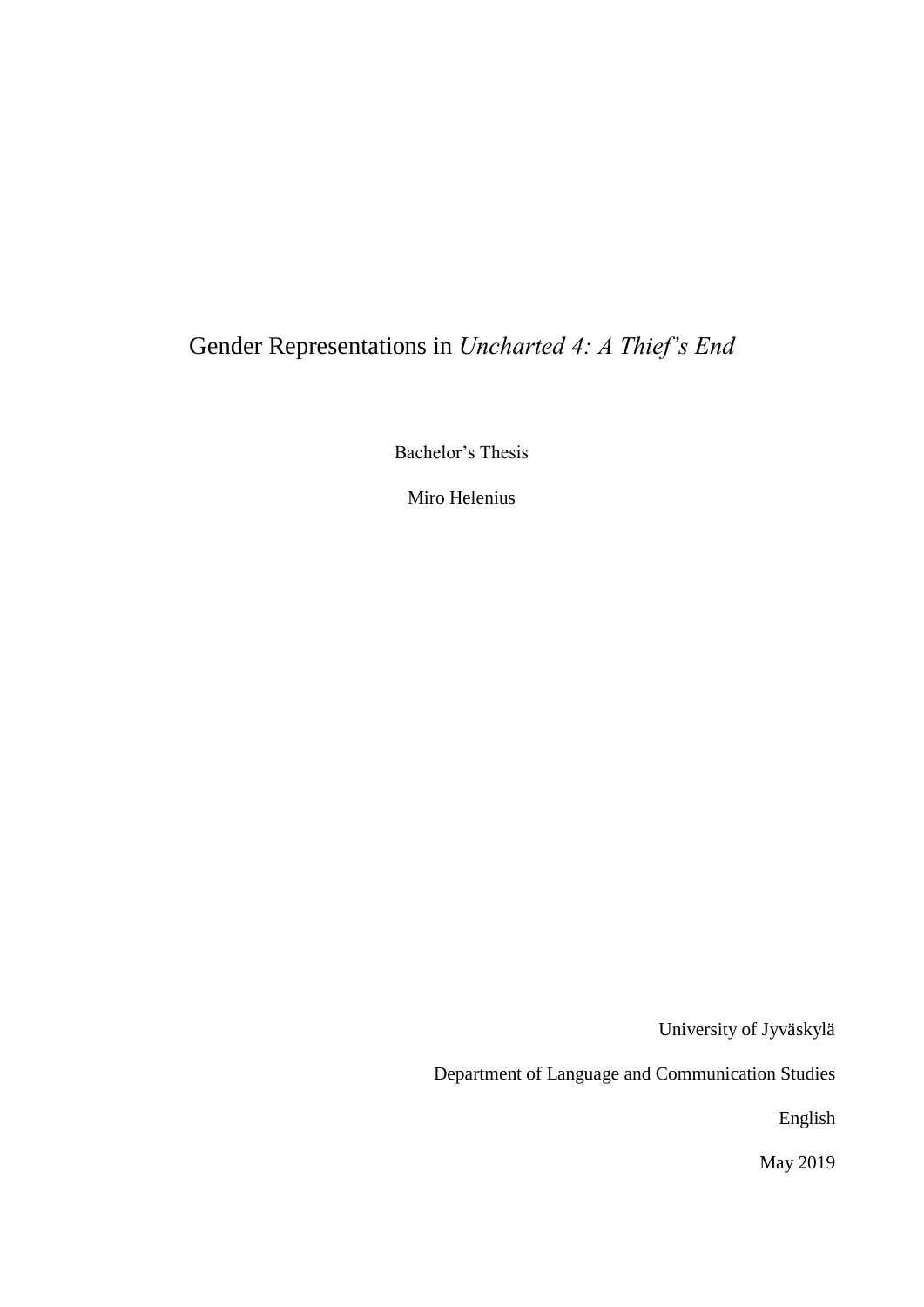# **JYVÄSKYLÄN YLIOPISTO**

| Tiedekunta - Faculty<br>Humanistis-yhteiskuntatieteellinen tiedekunta                                                                                                                                                                                                                                                                                                                                                                                                                                                                                                                                                                              | Laitos - Department<br>Kieli-ja viestintätieteiden laitos |  |
|----------------------------------------------------------------------------------------------------------------------------------------------------------------------------------------------------------------------------------------------------------------------------------------------------------------------------------------------------------------------------------------------------------------------------------------------------------------------------------------------------------------------------------------------------------------------------------------------------------------------------------------------------|-----------------------------------------------------------|--|
| Tekijä - Author<br>Miro Helenius                                                                                                                                                                                                                                                                                                                                                                                                                                                                                                                                                                                                                   |                                                           |  |
| Työn nimi - Title<br>Gender Representations in Uncharted 4: A Thief's End                                                                                                                                                                                                                                                                                                                                                                                                                                                                                                                                                                          |                                                           |  |
| Oppiaine - Subject<br>Englannin kieli                                                                                                                                                                                                                                                                                                                                                                                                                                                                                                                                                                                                              | Työn laji – Level<br>Kandidaatin tutkielma                |  |
| Aika - Month and year<br>Toukokuu 2019                                                                                                                                                                                                                                                                                                                                                                                                                                                                                                                                                                                                             | Sivumäärä – Number of pages<br>20                         |  |
| Tiivistelmä – Abstract                                                                                                                                                                                                                                                                                                                                                                                                                                                                                                                                                                                                                             |                                                           |  |
| Videopelit ovat yhä suositumpia sekä viihteellisenä harrastuksena että urheilumuotona. Onkin<br>tärkeää, että niitä tutkitaan muun muassa sukupuolten representaatioiden osalta. Aiemmat<br>tutkimukset osoittavat varsinkin naispelihahmojen olevan seksualisoituja vartalon ja vaatteiden<br>osalta, sekä määrältään aliedustettuja ja toissijaisissa rooleissa esiintyviä.                                                                                                                                                                                                                                                                      |                                                           |  |
| Tämän tutkimuksen tavoitteena oli selvittää, millaisia sukupuolten representaatioita<br>menestyspelistä Uncharted 4: A Thief's End löytyy, ja vertailla niitä muissa videopeleissä ja<br>yleisesti mediassa esiintyviin sukupuolten stereotyyppeihin. Tutkimuksessa keskityttiin kahteen<br>pelin keskeiseen hahmoon, Nathan Drakeen ja Elena Fisheriin, ja aineistona toimivat pelin<br>videokohtaukset. Aineisto kerättiin pelaamalla peli läpi ja hyödyntämällä YouTube-sivustoa.<br>Tutkimusta lähestyttiin multimodaalisesta perspektiivistä, ja aineistoa tarkasteltiin lingvistisestä,<br>narratiivisesta, sekä visuaalisesta näkökulmasta. |                                                           |  |
| Tutkimustulokset osoittautuvat aiempia tutkimuksia huomattavasti positiivisemmiksi.<br>Lingvistisestä näkökulmasta hahmot poikkesivat lähes täysin stereotyypeistä, narratiivin osalta<br>naishahmo esiintyi monissa erilaisissa stereotypioita rikkovissa rooleissa, sekä visuaalisesti<br>molemmat hahmot edustavat terveellistä vartaloihannetta ja pukeutuvat tilanteisiin sopivasti.<br>Hahmojen representaatioissa ei siis ollut vastakkaisista sukupuolista huolimatta merkittäviä<br>eroja.                                                                                                                                                |                                                           |  |
| Koska tutkimuksessa analysoitiin vain yhtä videopeliä, suurempia yleistyksiä koko<br>peliteollisuuden kannalta ei voida tehdä. Joka tapauksessa yhden pelin kattava tutkimus tarjosi<br>kaivattua positiivisuutta perinteisesti negatiiviselle representaatioiden alueelle.                                                                                                                                                                                                                                                                                                                                                                        |                                                           |  |
| Asiasanat - Keywords gender representation, multimodality, uncharted, video game                                                                                                                                                                                                                                                                                                                                                                                                                                                                                                                                                                   |                                                           |  |
| Säilytyspaikka - Depository JYX                                                                                                                                                                                                                                                                                                                                                                                                                                                                                                                                                                                                                    |                                                           |  |
| Muita tietoja - Additional information                                                                                                                                                                                                                                                                                                                                                                                                                                                                                                                                                                                                             |                                                           |  |
|                                                                                                                                                                                                                                                                                                                                                                                                                                                                                                                                                                                                                                                    |                                                           |  |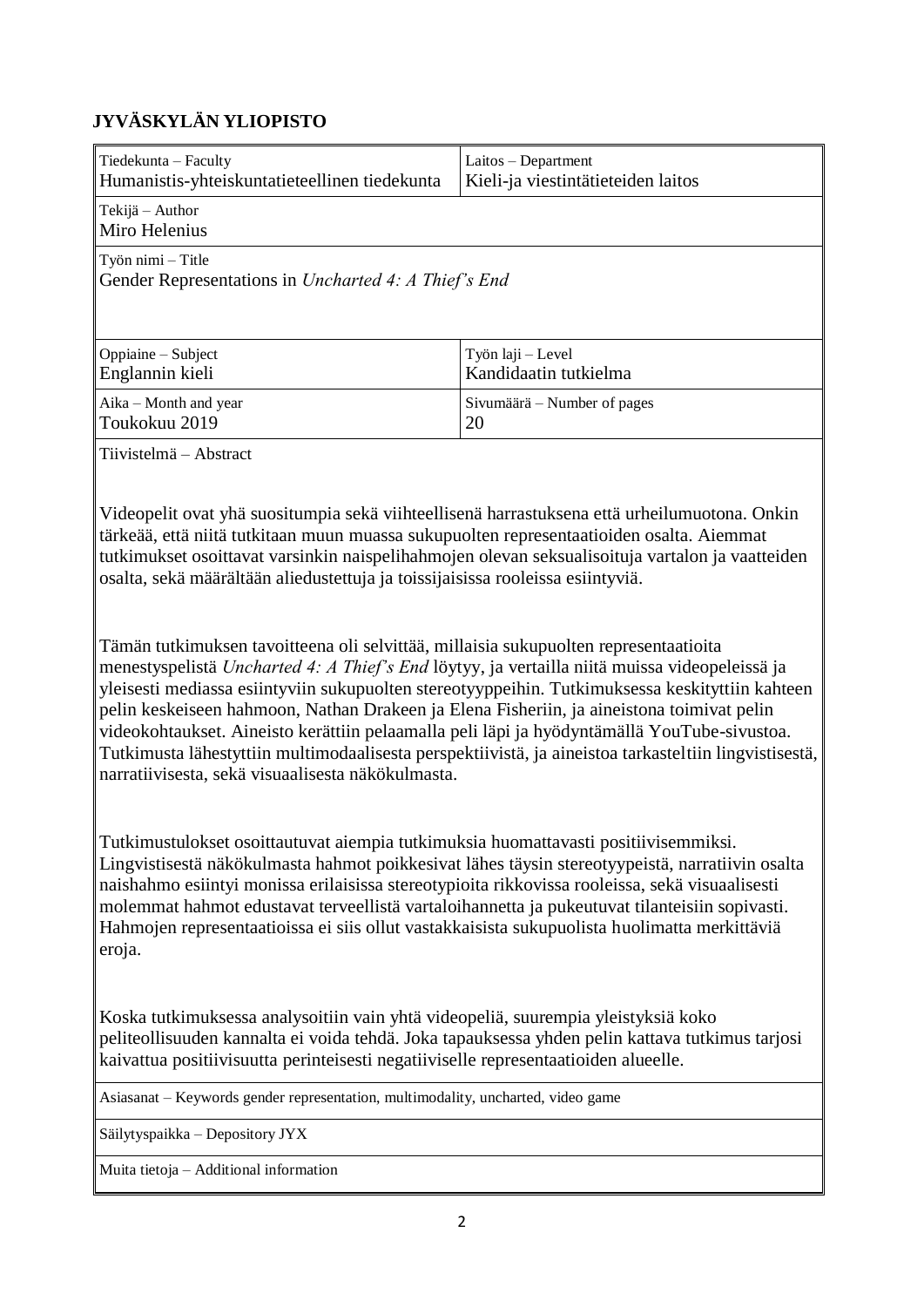# **Table of Contents**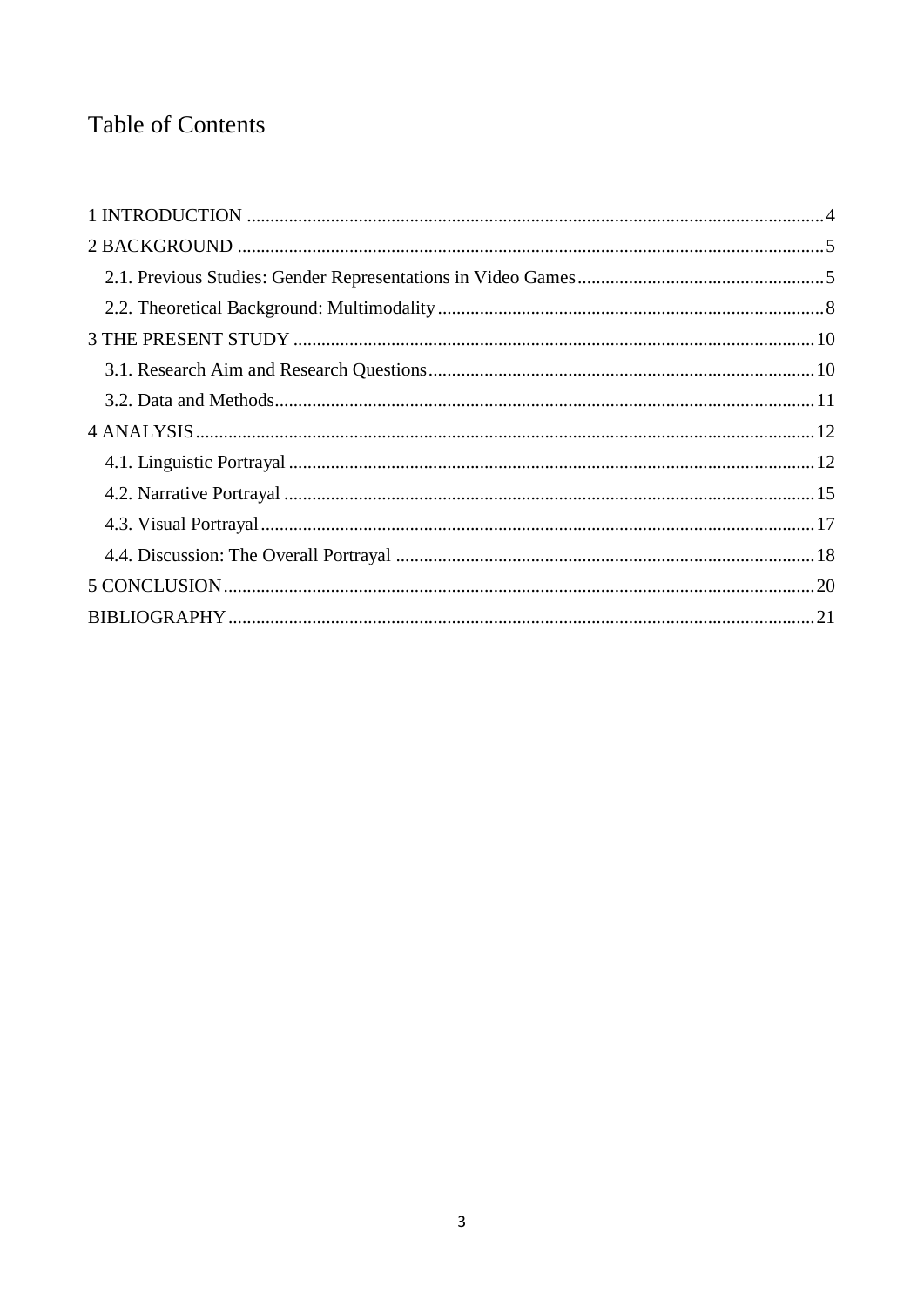# <span id="page-3-0"></span>**1 INTRODUCTION**

Video games have been rising in popularity for years now. The U.S. video game market value alone was estimated at over 17 billion U.S. dollars in 2016, and for the entire world the value increased to as high as 75 billion U.S. dollars (Statista n.d.). The business now involves significantly more money, is becoming ever more popular as a casual or a serious hobby, and is also becoming a credible sport in the form of *eSports*. Therefore, it is important and meaningful to research gaming from multiple different perspectives; the present study is concerned with the gender representations seen in video games. The focus is on analyzing one particular video game, *Uncharted 4: A Thief's End*, released in 2016. It was released to critical acclaim, achieving an average score of 93 out of 100, indicating "universal acclaim" on the review aggregator website Metacritic (Metacritic 2018). It was also a commercial success, selling over 10 million copies (VGChartz 2018). These accomplishments make it one of the landmark titles of the current console generation.

A considerable amount of research has been carried out on gender representations in video games, but the present study will focus on *Uncharted 4*'s two primary characters that are husband and wife: the male protagonist Nathan Drake and his spouse Elena Fisher. I will analyze how they are portrayed and whether they fill any common gender stereotypes seen in other video games and other media. In *Uncharted 4*, Elena takes on a larger role compared to earlier games in the series, and appears not only in cutscenes but gameplay sections as well. This makes the game more fruitful for research, as she has a large enough role to be compared to the main protagonist. However, she is unplayable during the main story, which is experienced as Nathan Drake.

The present study is important because it analyzes a very successful game played by a large audience, and positive results could bring some much-needed positivity into a landscape dominated by largely negative and sexist gender representations.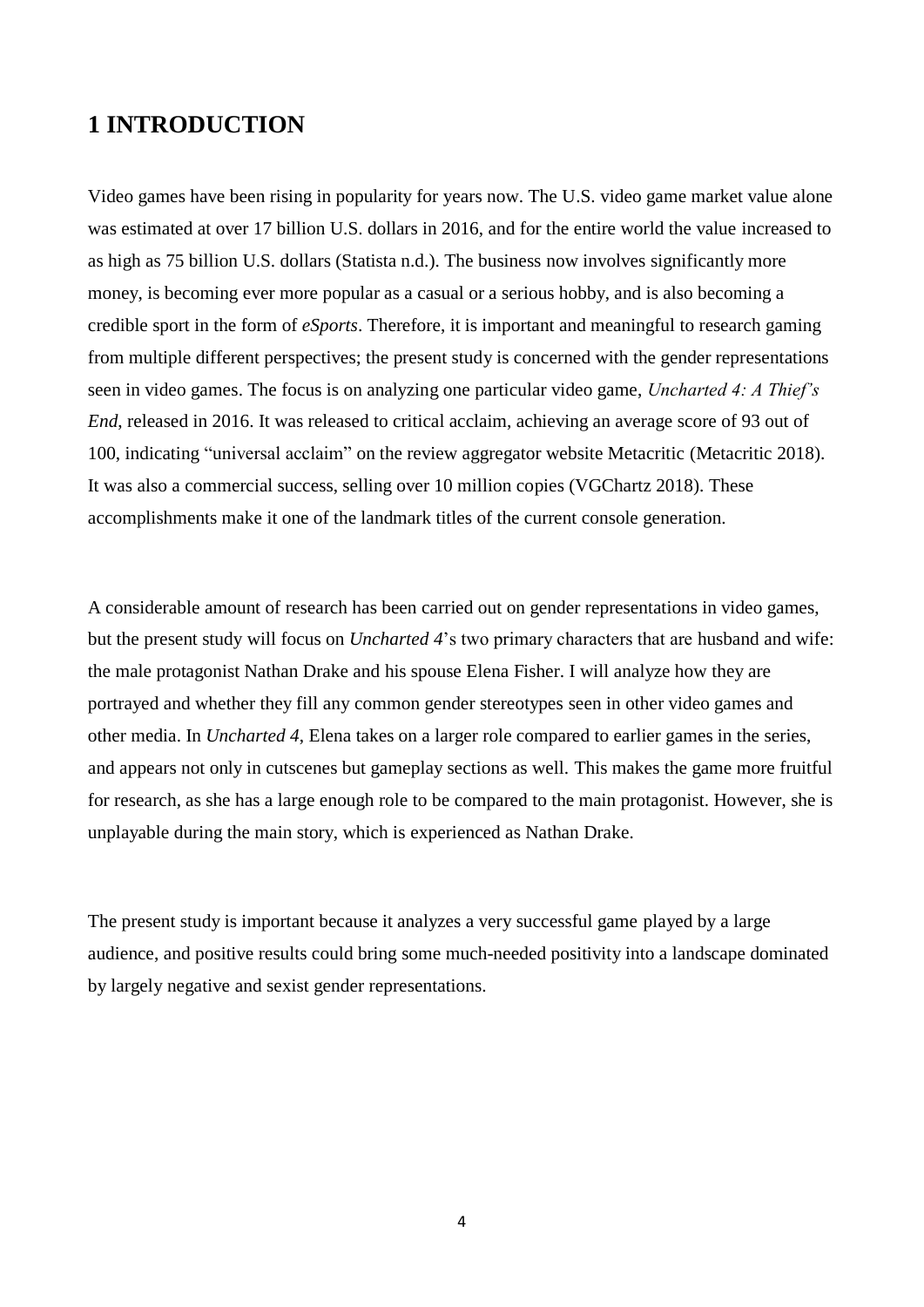## <span id="page-4-0"></span>**2 BACKGROUND**

#### <span id="page-4-1"></span>**2.1. Previous Studies: Gender Representations in Video Games**

The representation of genders, especially the female gender, has been a problematic issue in the video game industry. In a male-dominated world, there have been many questionable portrayals but the industry seems to be heading in a more positive direction. Kondrat (2015) discovered through her questionnaire that the target audience of video games recognizes the frequent negative representations of mostly female characters in video games. Even though the female player base is growing, most respondents thought that the largely male target audience is the reason behind female gender stereotyping (Kondrat 2015). The replies of the respondents indicated that sexually provocative and seductively dressed female characters were the most common ways of stereotyping females (Kondrat 2015). The replies also indicated that there is an insufficient number of strong female protagonists (Kondrat 2015).

In video games, female characters seem to appear in different, often less significant, roles than male characters. Williams et al.'s (2009) large-scale content analysis study of video game characters found that there are significantly fewer women in video games than men, and they are rarely the action-doers; instead, they appear in secondary roles. Women were "under-represented compared to the population" (Williams et al. 2009: 828). Williams (2006) has proposed the idea of games and gender working as a cycle: this means that as more men appear in games compared to women, men are then more drawn to games, and as those same men grow up, they are more likely to become game developers than the women who perhaps never had a similar incentive to start gaming.

Another content analysis study, by Lynch et al. (2016) also underlines the secondary role of a female in video games. The study analyzed "in-game recordings of video gameplay" from over 30 years and over 500 video games (Lynch et al. 2016: 569-570). The analysis generally found a positive development. While the earliest games from the 1980s featured little sexualization, mainly due to primitive graphics, there was a peak in sexualization during the late 1990s and early 2000s after significant graphical development, but since 2006, this sexualization has been decreasing (Lynch et al. 2016: 576). Lynch et al. (2016: 576) attribute this positive change to "recent feminist discussions" which, amongst other issues, have also highlighted the sexualized representations of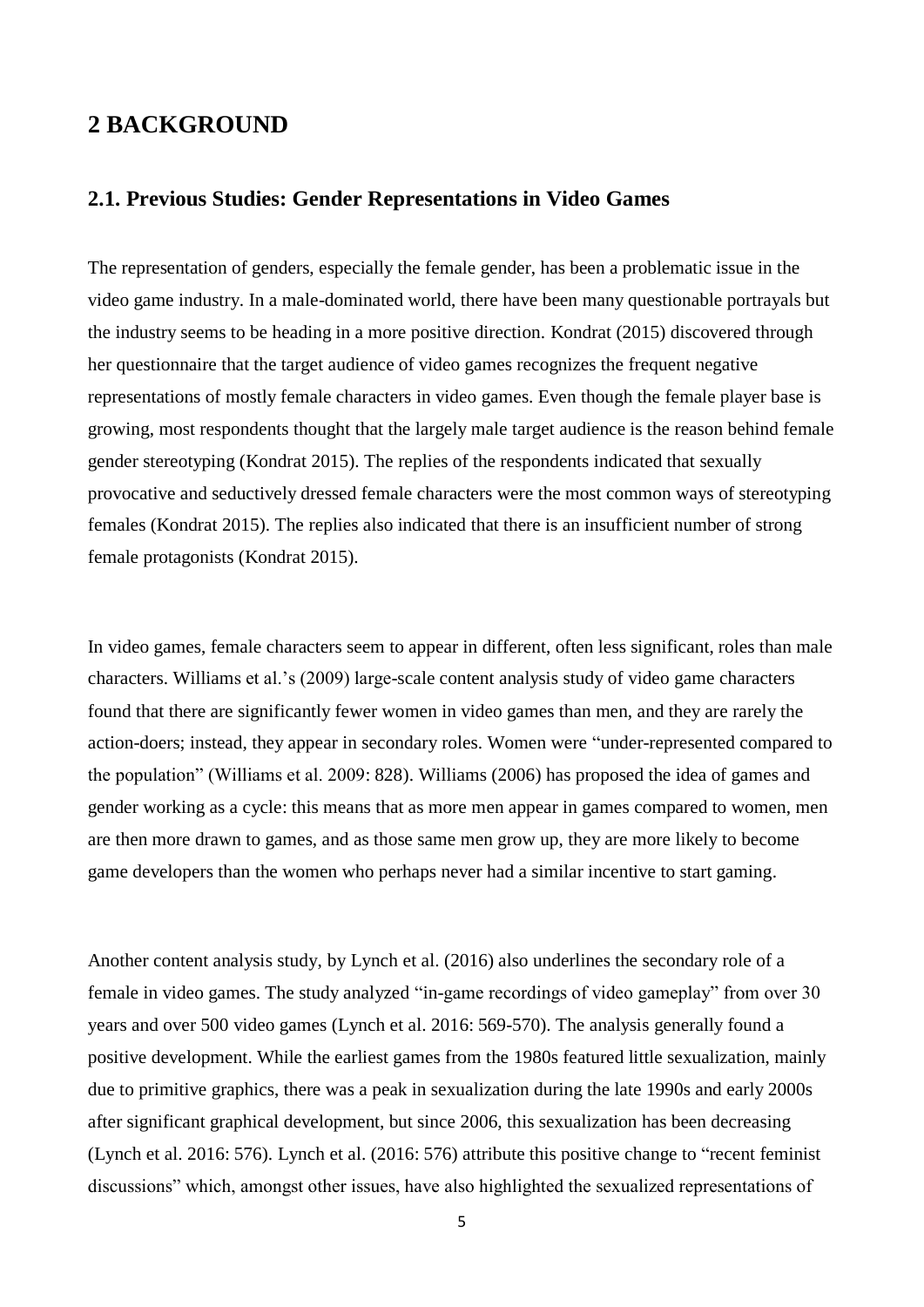females in video games. However, the study still found evidence of the secondary role issue: while more playable female characters now appear in video games, the number of female characters in primary roles has not increased (Lynch et al. 2016: 577). Lynch et al.'s study actually found a drop in the percentage of primary female characters in recent years compared to earlier years. As primary characters are less often sexualized than secondary or tertiary (Lynch et al. 2016: 576), this has negative implications for the future development of female video game characters.

The trend of a secondary role was also found in a study researching the box art (the cover artwork) of video games. Burgess et al. (2007) analyzed over 200 covers of popular video games released in 2005. The findings were clear: "males were twice as likely to be featured on covers as females were" (Burgess et al. 2007: 423). If a female was featured in a primary status, that status was commonly shared with a primary male (Burgess et al. 2007: 427). According to Burgess et al. (2007: 427), this implies that the female is only seen as vital to the game when there is also a male present. Previous research on the subject by Dietz (1998) discovered that "the most common portrayal of women was actually the complete absence of women at all". While Burgess et al.'s (2007) study found that the number of women portrayed had increased, the portrayals were often negative. Significantly more women than men were portrayed as not performing any action, or were sexualized (Burgess et al. 2007: 427). On the rare occasion that women were given the most prominent status, their sexuality was heavily overemphasized (Burgess et al. 2007: 427).

Appearance-wise there has been concern over the sexualized woman with a big bust and wide hips. However, a content analysis study by Martins et al. (2009) researched the "female body imagery in video games" and found a preference for the "thin-ideal". The study researched over a hundred of the top selling games from 2005-2006 (Martins et al. 2009: 827) and compared the body imagery found in the games to actual American women (Martins et al. 2009: 831). The study discovered that a female video game character's chest, waist, and hips are smaller than those of a real-life woman from the sample (Martins et al. 2009: 830). Thus, video games follow the trend of the thin-ideal that has also been found in other media (e.g. Byrd-Bredbenner 2003; Sypeck et al. 2006: as quoted by Martins et al. 2009: 831). Trying to reach the unrealistic body image can cause women discomfort in their own bodies, and can set unrealistic expectations for men (Martins et al. 2009: 831).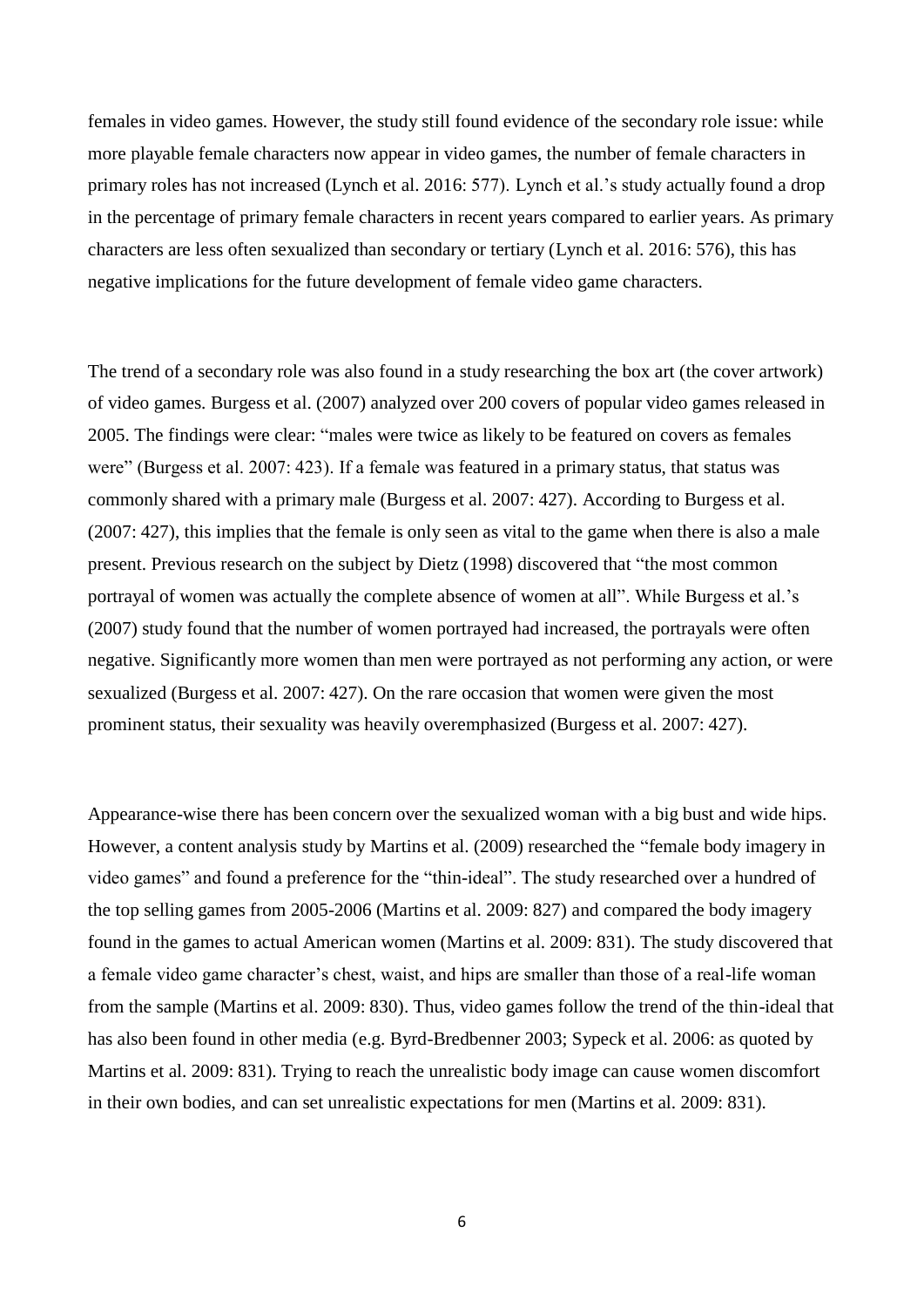One could begin to wonder why these negative portrayals of genders continue to persist. Near (2013) studied the box art of games and found a link between the representations of genders and game sales. Female characters appeared in approximately one third of the covers of the sample and were sexualized in over 60 percent of them (Near 2013: 259). According to Near (2013: 260), cover art that featured solely female characters had a significant negative impact on the game's sales. Even when sexualized, the presence of a female character worsened sales performance if they were prominently featured (Near 2013: 262). Based on Near's research, one could come to the conclusion that there might be a financial motive behind both the under-representation and the sexist representation of females; that it is what the public prefers and has come to expect.

However, there is light at the end of the tunnel. Jansz and Martis' 2007 study found an equal division of powerful leading roles between female and male characters, albeit from a significantly smaller sample. While Jansz and Martis (2007: 147) discovered a positive development in regard to roles, old stereotypes did persist appearance-wise: the male characters were exaggeratedly muscular, while the female characters wore revealing clothing, and had a large bust and buttocks. In any case, Jansz and Martis (2007: 147) dubbed the positive change they found "the Lara phenomenon". Lara Croft, the original powerful woman in video games, undoubtedly paved the way for other strong female characters, such as *Mirror's Edge*'s main character, Faith. According to Ciccoricco (2012: 264), Faith is a powerful female character "that is not hypersexualized", and the gameplay designed around her also supports that. In conclusion, while there has traditionally been a large gap in the representation of genders in video games, the industry seems to be going through significant changes and could be heading towards a different, more gender-positive future.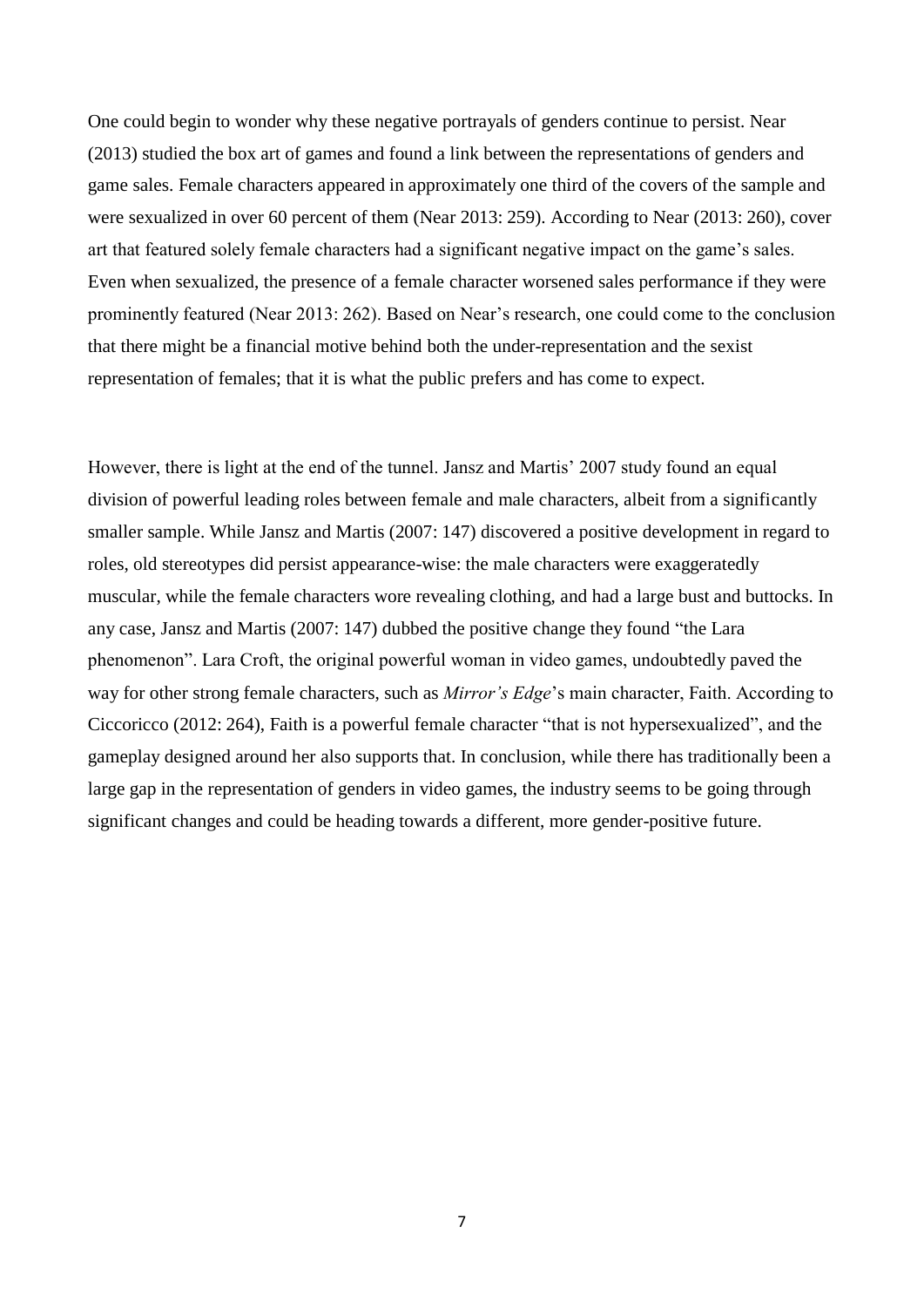#### <span id="page-7-0"></span>**2.2. Theoretical Background: Multimodality**

A large quantity of previous research on genders and video games has been based on content analysis carried out on various related material such as cover artwork, images of characters, or opening cinematics; however, this is only scratching the surface and not necessarily concentrating more thoroughly on what each game actually has to offer. Therefore, the present study takes a different direction as the aim is to analyze only one particular game as thoroughly as possible. While this makes the scope of the study significantly more limited and generalizations concerning the whole video game industry probably cannot be made based on the findings, it does allow for a considerably more detailed analysis.

As video games are multimodal in nature, having the ability to look at different *modes* of meaningmaking instead of solely textual discourse analysis is extremely relevant and important. The word *mode* has been defined in multiple ways, for example the following: "mode is used to refer to a regularised organised set of resources for meaning-making, including, image, gesture, movement, music, speech and sound effect" (Jewitt and Kress 2003: 1-2; as quoted by Bateman et al. 2017: 18). Mode has also been defined as "a socially shaped and culturally given resource for making meaning" with examples such as image, moving image, gesture, and speech given (Kress 2010: 79; as quoted by Bateman et al. 2017: 18). The term *multimodality* then refers to a situation where several modes are combined. It can be viewed as describing "communicative situations" depending on multiple different modes to truly prosper (Bateman et al. 2017: 7). Bateman et al. (2017: 7) list examples of a TV show using "spoken language, pictures and texts", a book using "written language, pictures, diagrams, page composition and so on", and more closely connected to the present study, "a computer game might show representations of any of these things and include movement and actions as well".

In this day and age, studying multimodality is becoming increasingly more important. Kress (2003: 1; as quoted by Lim 2018: 1) describes the literacy of our modern-day media era as containing "human, cognitive/affective, cultural and bodily engagement with the world and on the forms and shapes of knowledge". The systemic functional approach to multimodality draws from Michael Halliday's 1978 work who saw language as social semiotic. The systemic functional approach can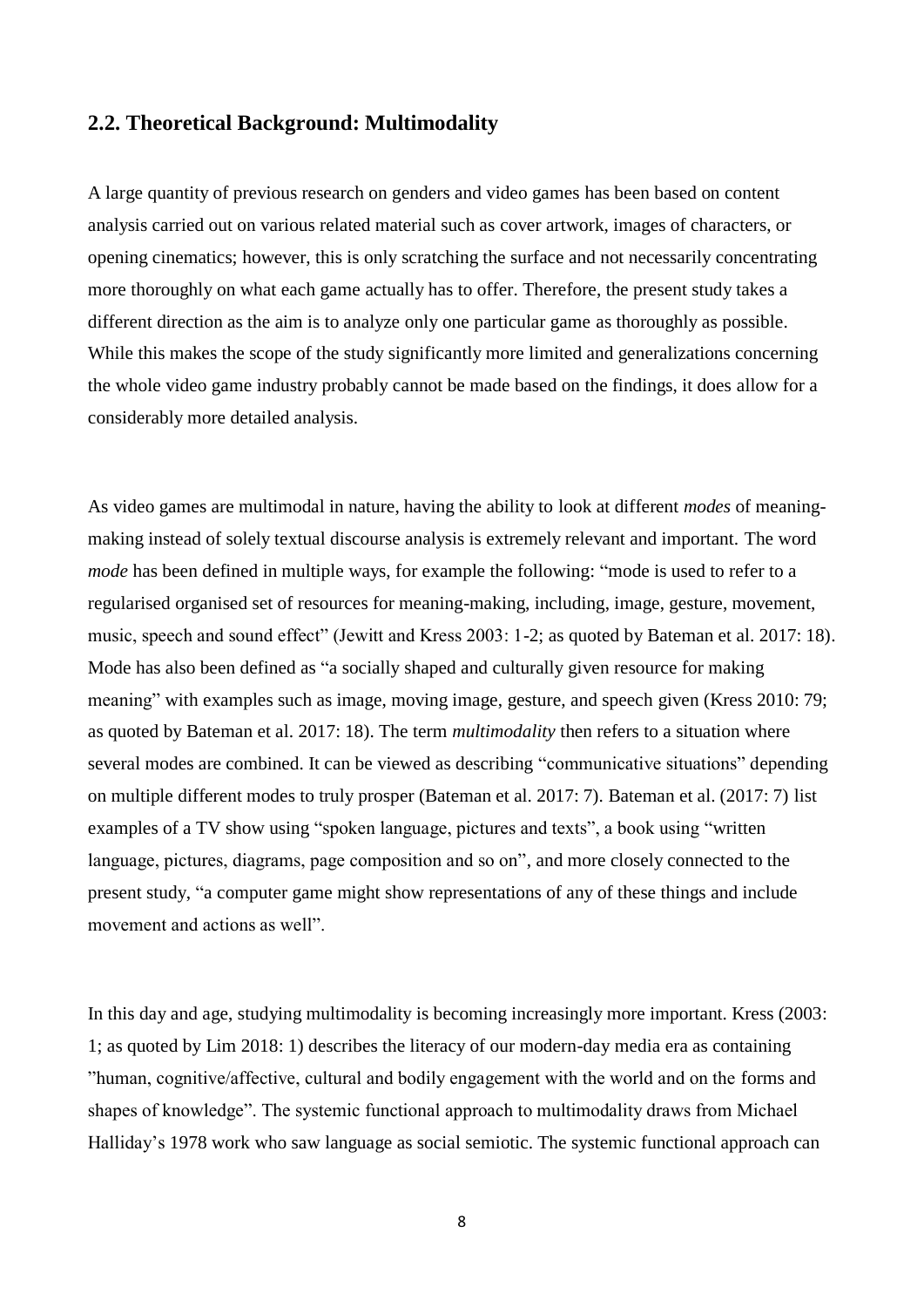then be used to research multimodal texts by looking at the effect of "each semiotic resource" on the meaning (Lim 2018: 3).

A specific multimodal analysis approach for video games has yet to be devised, and as such, the present study will be concerned with three different perspectives: linguistic, narrative, and visual; for the most thorough analysis possible. For the linguistic portrayal, Gaukhar and Mechsherskaya's (2013) gender stereotypes of language use will be considered to help compare the characters' language use to stereotypes. For the narrative portrayal, Wood's (1994) stereotypical media gender roles will aid in analyzing the roles of the characters in the storyline of the game. For the visual portrayal, stereotypical portrayals found in previous studies (specifically Jansz & Martis 2007, and Martins et al. 2009) of gender representations in video games will be considered. The social semiotic approach will be used to the extent of analyzing the purpose and effect of the modes used in the gender representations.

People are exposed to and affected by gender stereotypes from an early age. Boys are encouraged to play with trucks, while girls should play with dolls. According to research, girls "are taught to take less interest in […] traditionally 'male' activities" such as certain school subjects like mathematics (Harrison & O'Neill 2002: 145). Harrison and O'Neill (2002: 146) also claim that boys might turn down a musical hobby in favor of something seen as more masculine, such as sports. As gender stereotypes are learned early on in life, they carry over to adulthood and are reflected in the media. Tartaglia and Rollero (2015) researched newspaper advertisements and found men to play working roles, while women were often in decorative roles or objectified. Collins (2011) looked for overarching themes in multiple prior analyses and found that "women and girls are underrepresented across a wide variety of media" and often sexualized.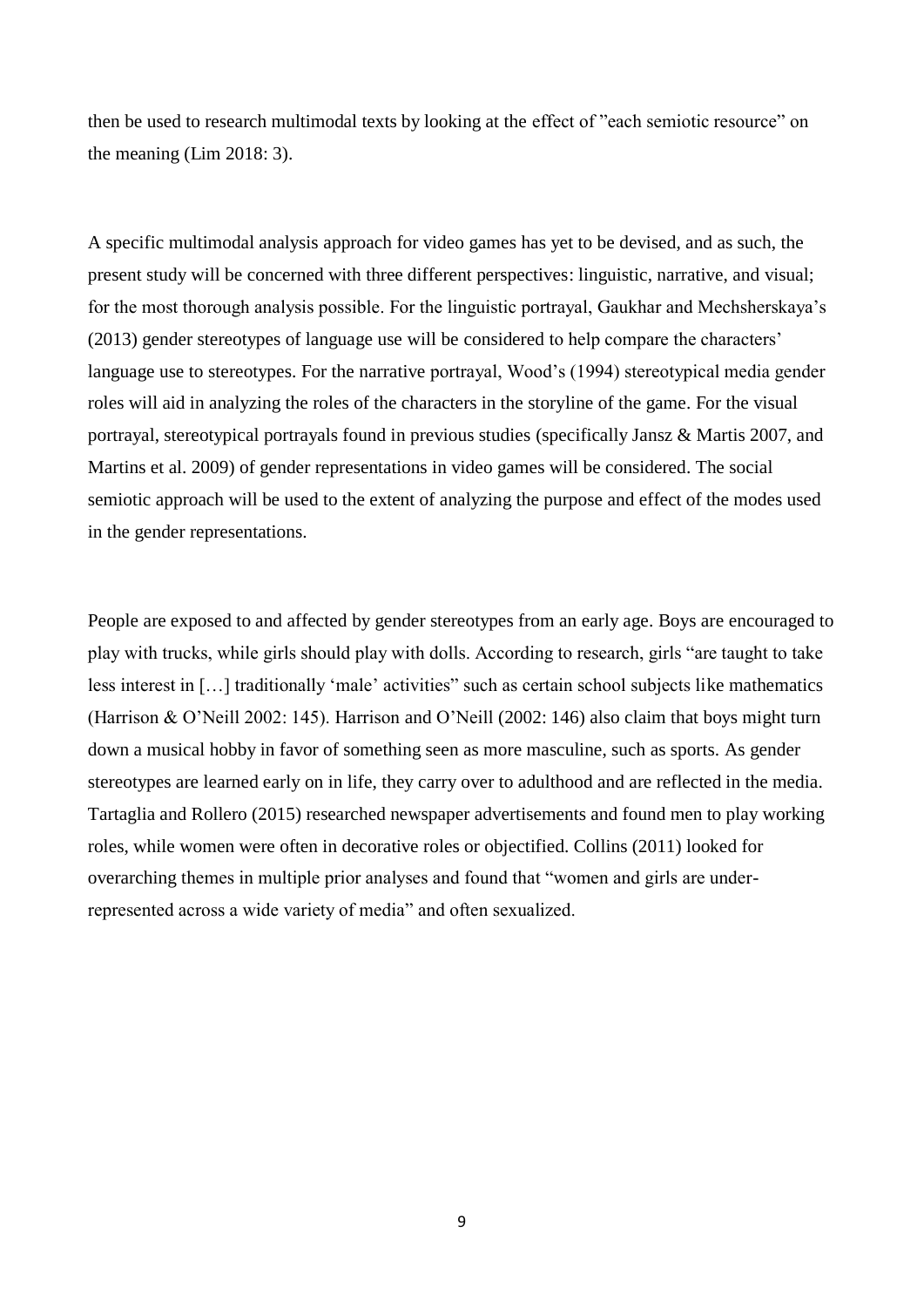## <span id="page-9-0"></span>**3 THE PRESENT STUDY**

### <span id="page-9-1"></span>**3.1. Research Aim and Research Questions**

In the present study, I will analyze the portrayal of the characters Nathan Drake and Elena Fisher, the two primary characters in the video game *Uncharted 4: A Thief's End*. The aim is to analyze their gender representations, and to discover whether they follow the gender stereotypes portrayed in other video games and other media. The research questions are the following:

#### 1. How are the genders represented linguistically?

According to Gaukhar & Mechsherskaya (2013: 463), "masculinity is correlated with a spirit, initiative, power, vibe, reason, culture and rationality; while femininity is correlated with substance, nature, pacifism, submission, emotion and instinct". Also, some research (e.g. Duncan et al. 1990; Hassett & Houlihan 1979; Thorson et al. 1997: as quoted by Decker & Rotondo 2001) has found that men use humor more frequently than women, while some studies have found otherwise. The common stereotype, however, links humor more closely to a man. I will attempt to locate certain linguistic patterns in Nathan and Elena's interactions, such as who initiates action (initiative and power associated with masculinity), asking for help and apologizing (submissive actions associated with femininity), use of humor and jokes (more strongly associated with males), and showcases of affection and emotion (emotion associated with femininity). This will reveal whether the characters conform to gender stereotypes of language use or not.

#### 2. What are the characters' roles in the narrative?

Wood (1994: 32-35) discovered that in media, men are generally presented as "confident, competent, powerful" yet as unfit for "domestic and nurturing roles". Women, on the other hand, "are shown predominantly in their roles as homemakers, mothers, and wives", while "their career lives typically receive little or no attention" (Wood 1994: 35). I am seeking to discover whether these stereotypical roles are fulfilled in the narrative. In the case of this game, it would mean Nathan going on an adventure while Elena stays at home, holding the fort so to speak. Nathan is the main protagonist of the game, and therefore his importance to the narrative is a given; as such, the focus will be on how Elena's actions affect Nathan's adventure and the story. Nathan's and Elena's roles in co-operative gameplay sections will also be covered briefly.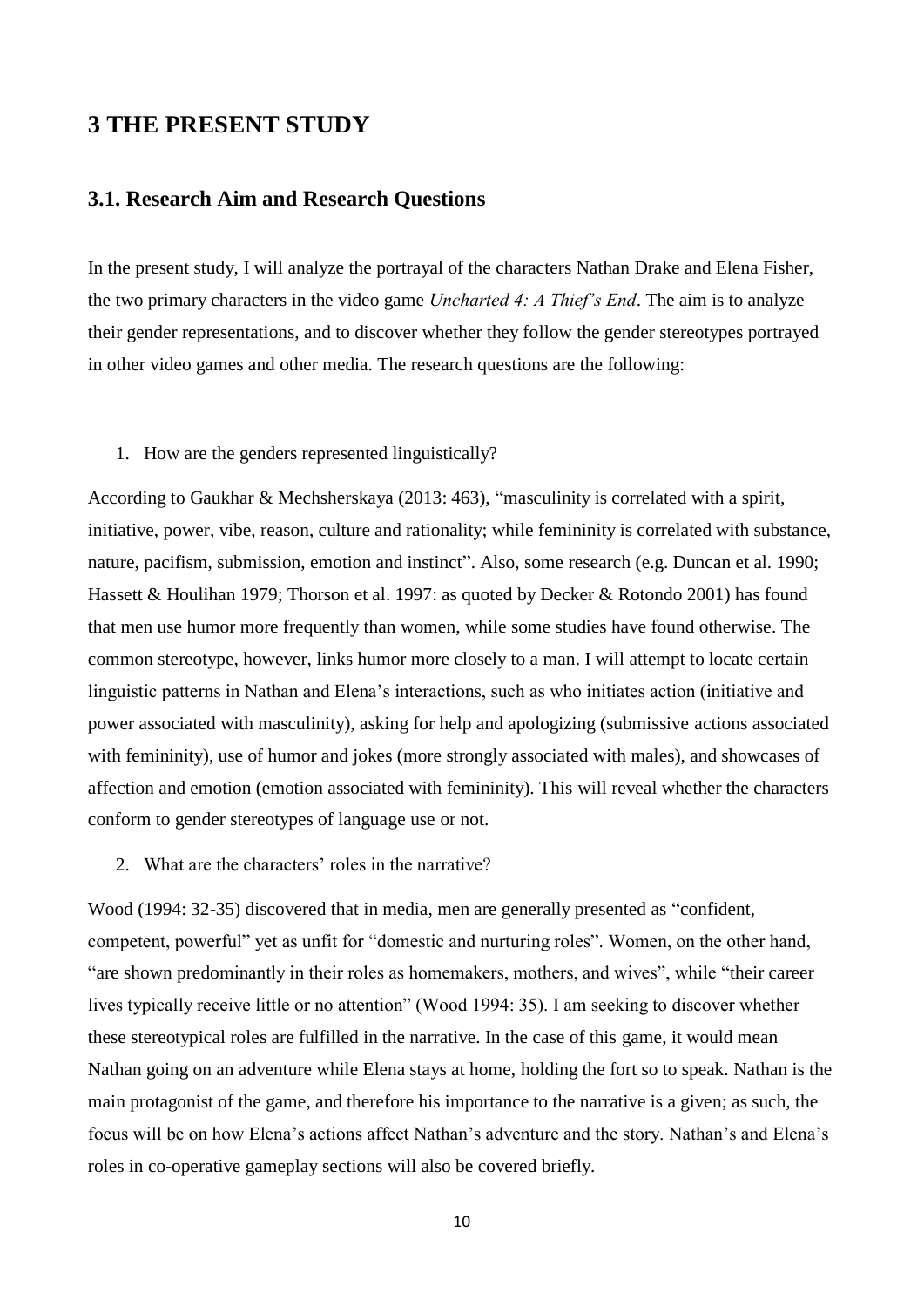3. How are the characters portrayed visually in the game?

This includes body build, proportions, and most importantly clothing: Nathan and Elena wear several different outfits in the game depending on where the game chapter is set in. I will attempt to discover whether there are differences between the two characters in, for example, how appropriate for the weather or how revealing the clothing is. Body builds and proportions will be analyzed with the exaggeratedly muscular male stereotype (e.g. Jansz and Martis 2007: 147) and Martins et al.'s (2009) "thin-ideal" female, and the large-busted and large-butted female (e.g. Jansz and Martis 2007: 147), stereotypes in mind.

#### <span id="page-10-0"></span>**3.2. Data and Methods**

*Uncharted 4: A Thief's End* is an action adventure game developed by Naughty Dog and released by Sony in 2016. Nathan Drake is the main protagonist of the game, who repeatedly gets tangled up in the webs of the dangerous treasure-hunting scene. Elena Fisher is his wife and a journalist, who continuously gets mixed up in Nathan's escapades. The premise of *Uncharted 4* is that the couple have now left the dangerous life behind them. Several other characters feature in the game as well, but the present study focuses on Nathan and Elena. When other characters are mentioned, their significance is briefly explained. The game is rated PEGI 16.

The data of the present study mainly consists of cutscenes. The cutscenes were chosen to be analyzed as that is where most of the pivotal story moments occur, and the characters act in them like the developers had intended them to act instead of the player having control over them. Specific cutscenes were chosen on the basis that Nathan and Elena were both featured in them. The data was collected by playing through the game, and watching cutscene compilation videos on the YouTube website.

As multimodality deals with different modes constructing meanings together, a multimodal approach is appropriate for the present study. The cutscenes feature speech as well as image and occasionally music. Considering the several modes of meaning-making used in the cutscenes of the game, and utilizing the three different perspectives described in the research questions will reveal what kinds of gender representations are construed in *Uncharted 4*.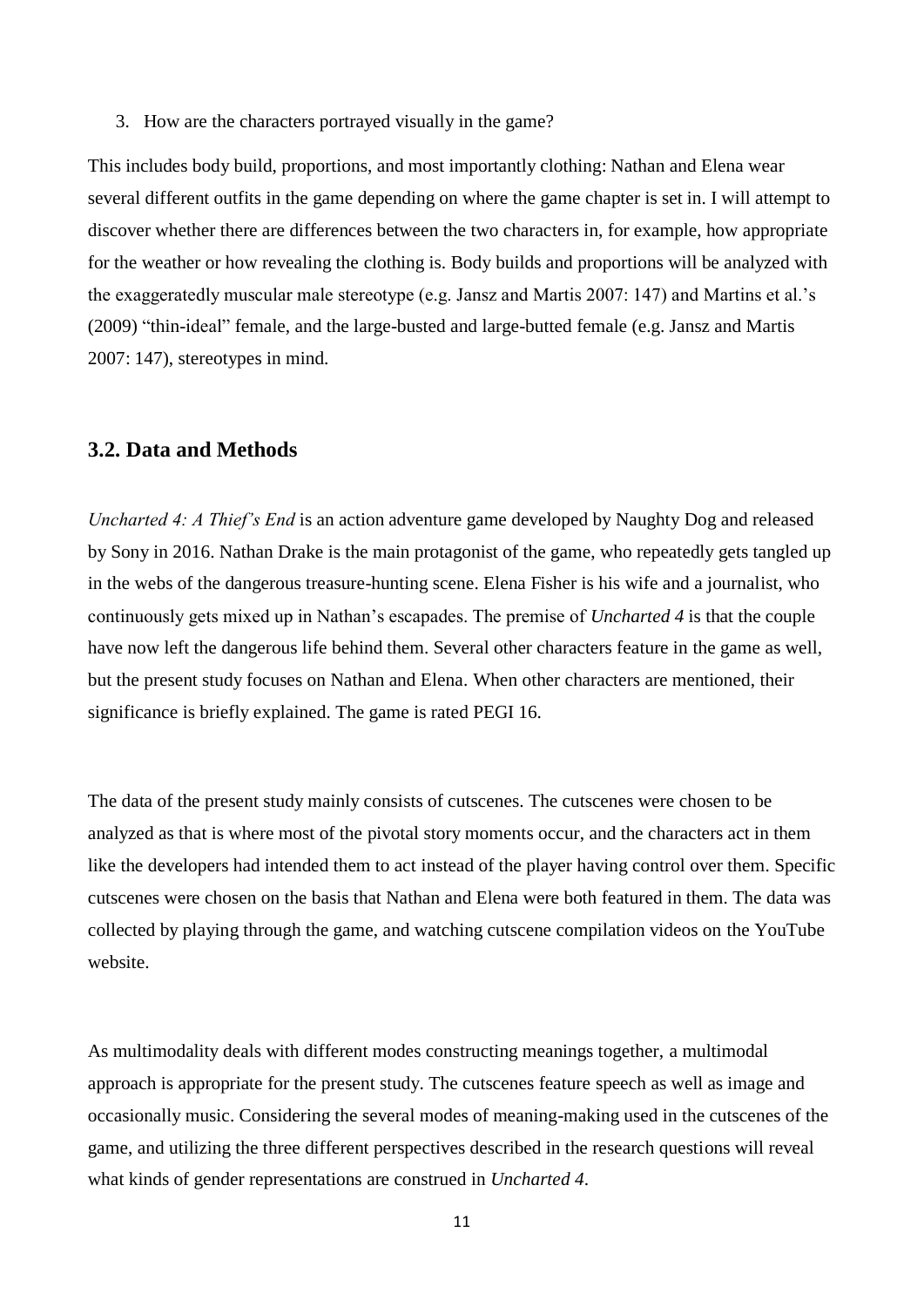## <span id="page-11-0"></span>**4 ANALYSIS**

### <span id="page-11-1"></span>**4.1. Linguistic Portrayal**

Initiative and power are often associated with masculinity (Gaukhar & Mechsherskaya 2013: 463); the supposition would therefore be that Nathan would more frequently initiate action, while Elena's communication would involve less initiative. The analyzed cutscenes produced a different result: Elena initiated action more often with roughly a 60/40 split. In the jungle section of the game (chapters 17-18), Elena leads the way while Nathan is the follower. She uses the radio, arms them with weapons, scouts the surroundings for enemies, and prepares their vehicle.

> Elena: "Trade ya." (hands a pistol to Nathan) Nathan: "Thanks." (hands a radiophone to Elena) Elena: "Sure." Nathan: "No, I mean… Thanks for saving me. Again." Elena: "I almost didn't this time." Nathan: "Right." Elena: "C'mon. I got us a ride." **Extract 1***: Chapter 17 "For Better or Worse". An example of Elena taking initiative.*

Nathan at times prefers action over talking: instead of continuing a conversation with Elena, he proposes to play a video game to determine who does the dishes.

> Elena: "I'm gonna go ahead and do the dishes." Nathan: "Stop, I'll do them… No, hold on." Elena: "You did them last night." Nathan: "No, you cooked. I clean. It's fine. I mean… at least – at least, uh, let m- let me try to earn it or something. Let me, uh… play you for it."

**Extract 2**: *Chapter 4 "A Normal Life". An example of Nathan's action-orientedness.*

After Nathan is saved by Elena in the jungle, Elena only discusses Nathan's well-being over the radio while upon being handed the radio, Nathan immediately makes a plan of attack. Thus, Nathan is showing off his capability to also be the leader of the situation.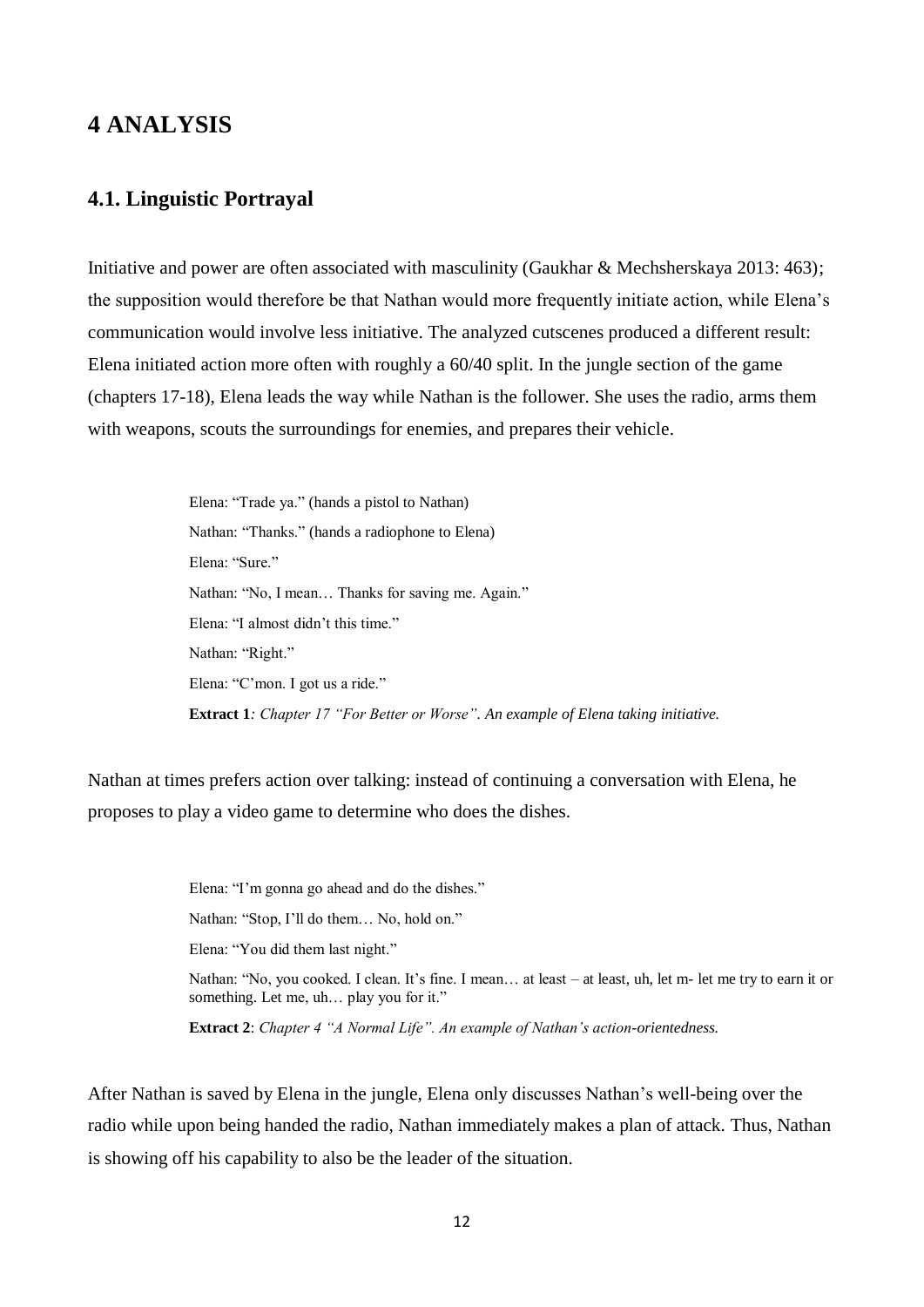Elena: "Now we just need to rescue the other Drake." Sully: "What do you mean?"

Elena: "I'll let Nate tell you." (throws the radiophone over to Nathan)

[…]

Nathan: "Yeah, they're headed to the northern side of the island. See if you can find a place to set down over there. Once we get Sam, we're gonna need to get outta here pretty quick."

**Extract 3**: *Chapter 17 "For Better or Worse". An example of Nathan taking initiative.*

In summary, while both characters are active initiators, Elena's communication involves more initiative and therefore goes against stereotypes.

Submission is more often associated with femininity (Gaukhar & Mechsherskaya 2013: 463), and asking for help and apologizing can be seen as submissive speech acts. The supposition would therefore be that Elena would be more submissive than Nathan and use these speech acts more frequently. Throughout the analysis, only three instances of apologizing were found and none asking for help. Elena apologizes after she spoke with her mouth full of food, while Nathan apologizes after he fails to listen to Elena, and when he is forced to cut a phone call short. Elena less often finds herself in a situation where she would need to apologize, but Nathan strangely never outright apologizes for secretly returning to his old life as a treasure hunter. The characters only ever request assistance when performing an action that requires two persons, such as lifting a heavy beam; directly asking for help never occurs. In conclusion, neither of the characters is submissive to one another and the power balance of the relationship between the characters seems to be equal based on their language use.

Some studies (e.g. Duncan et al. 1990; Hassett & Houlihan 1979; Thorson et al. 1997: as quoted by Decker & Rotondo 2001) have showed males to be more frequent utilizers of humor than females, while others have found evidence on the contrary. Anyhow, the gender stereotype of a man being more humorous than a woman continues to persist. This would mean that Nathan's communication would involve more humor and jokes, while Elena's communication would be more serious and based on facts. The analysis showed that both characters use humor frequently and in equal amounts. Elena occasionally uses humor to tease Nathan as evidenced in the extract below: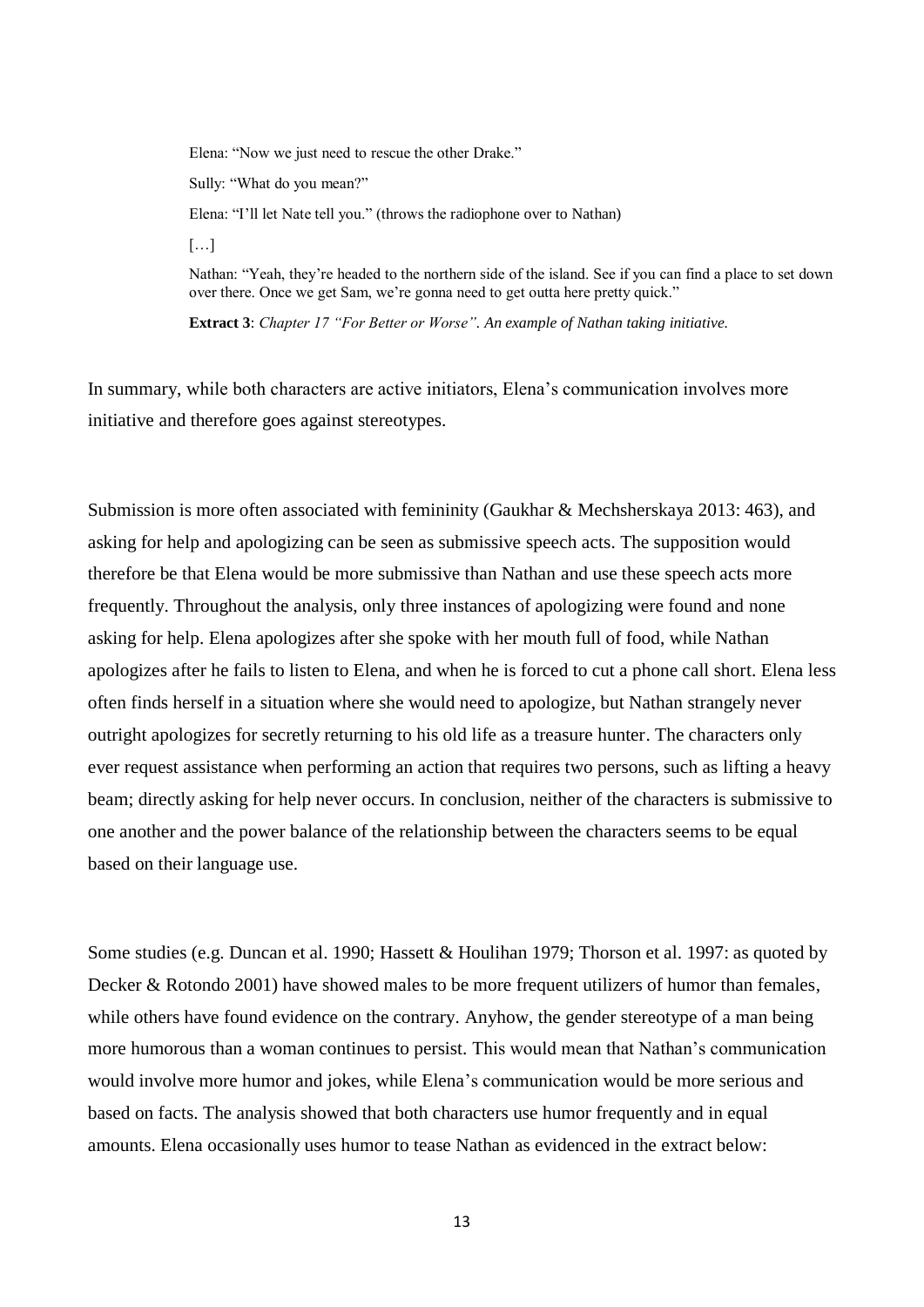Elena: "You can give it another shot. C'mon, double or nothing. My car could really use a good cleaning."

**Extract 4**: *Chapter 4 "A Normal Life". An example of Elena's use of humor.*

Her sense of humor, however, is mainly quite morbid as seen in the following extract where she is talking to Nathan after saving his life in the jungle:

> Elena: "I'm glad you didn't lose a limb or anything. It would've been a royal pain getting you out of here."

**Extract 5**: *Chapter 17 "For Better or Worse". An example of Elena's morbid sense of humor.*

After a near-death situation, she plays dead to scare Nathan until she quietly mutters the words "my… hero…". Nathan is more of a wisecracker, preferring sarcastic and occasionally childish humor. Upon being asked how his day went, Nathan tells the following:

> Elena: "At least you got to go for a swim. Did you find any exciting garbage?" Nathan: "Oh, some… brilliant stuff. It was a, um… early twenty-first century truck we got. Apparently the natives called it 'a semi.'"

**Extract 6**: *Chapter 4 "A Normal Life". An example of Nathan's use of humor.*

As a running gag in the game, Nathan uses chicken clucking noises to tease Elena that she is afraid of playing against him in a video game, showing his preference for childish humor. All in all, both characters use different styles of humor but a lot of it and in equal amounts.

Emotion is more closely associated with femininity (Gaukhar & Mechsherskaya 2013: 463), and therefore the assumption would be that Elena would show more affection and emotion, while Nathan would be more reserved and action-centered. The analysis showed this to be mostly true. Elena initiates every romantic encounter in the game. On the couch while playing video games, she starts to playfully tease Nathan and initiates a cuddling session:

> Nathan: "You know – you know, just keep talking… keep talking…" Elena: "What are you gonna do?"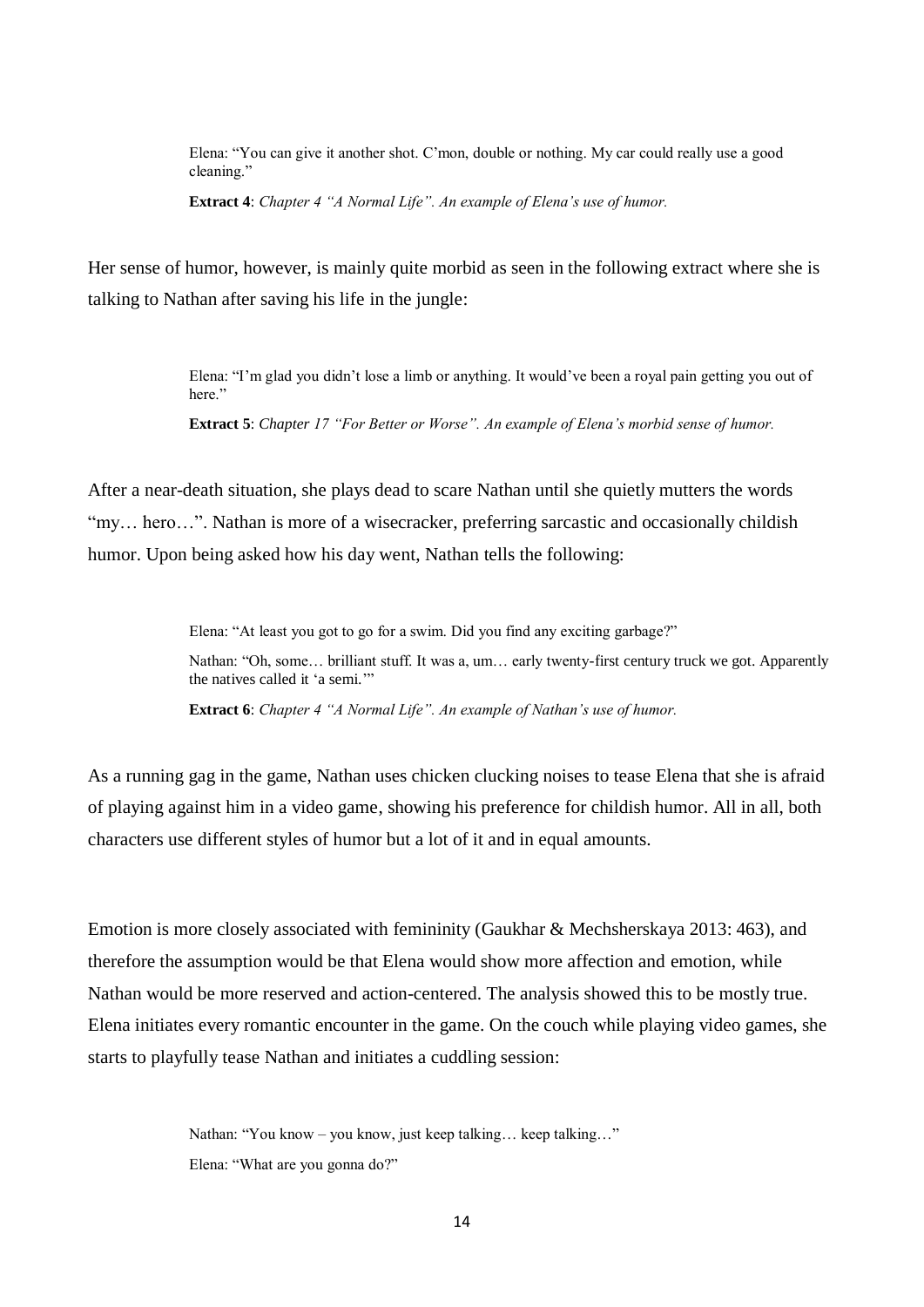Nathan: "I'm… I'm warning you…" Elena: "What are you gonna do?" Nathan: "I'm warning you. Elena: "In real life, what can you do? Show me." (grabs Nathan's bicep) **Extract 7**: *Chapter 4 "A Normal Life". An example of Elena initiating a romantic scene.*

After fully reconciling with Nathan, she climbs on top of him and kisses him. Right before the finale, she tells Nathan to be careful with clear concern, while Nathan smiles confidently and is more focused on the task at hand. Also, after discovering Nathan's lies, she tears up and storms out of the room. Nathan does not display as great a scale of emotion. At one point, he does show regret as he attempts to explain his past missteps to Elena. Also, as Elena plays dead, he starts to panic. However, romantic scenes in the game have to be exclusively initiated by the female character.

All in all, the linguistic representation of the characters mostly goes against stereotypes, and offers positive representations of a male and a female. The game successfully portrays different sides of both characters: a female who takes initiative, is not submissive, has a sense of humor, yet still retains the feminine traits of being loving and affectionate; and a male who is content with not always taking the lead yet is not portrayed as weak, has a sense of humor, and is slightly reserved when it comes to displaying emotion.

### <span id="page-14-0"></span>**4.2. Narrative Portrayal**

The game's storyline begins with the once-adventurous couple Nathan and Elena settled down living "a normal life". They have a quiet night in, but later Nathan's presumed dead brother Sam returns and tells of a treasure-hunting opportunity. Nathan accepts the offer, and lies to Elena telling her he is going on a regular job instead. This could be seen as the male hero protecting the weaker female from a potentially dangerous task. Elena is then left behind at home. Later, Elena, in her role as a concerned wife, is holding the fort at home and calling Nathan to inquire about his job's progression. It should be noted that Nathan's career is receiving all the attention, while Elena's journalism career is receiving none; instead she is staying at home, passive and as a bystander in the male's adventure, much like Wood's (1994) stereotypes predicted.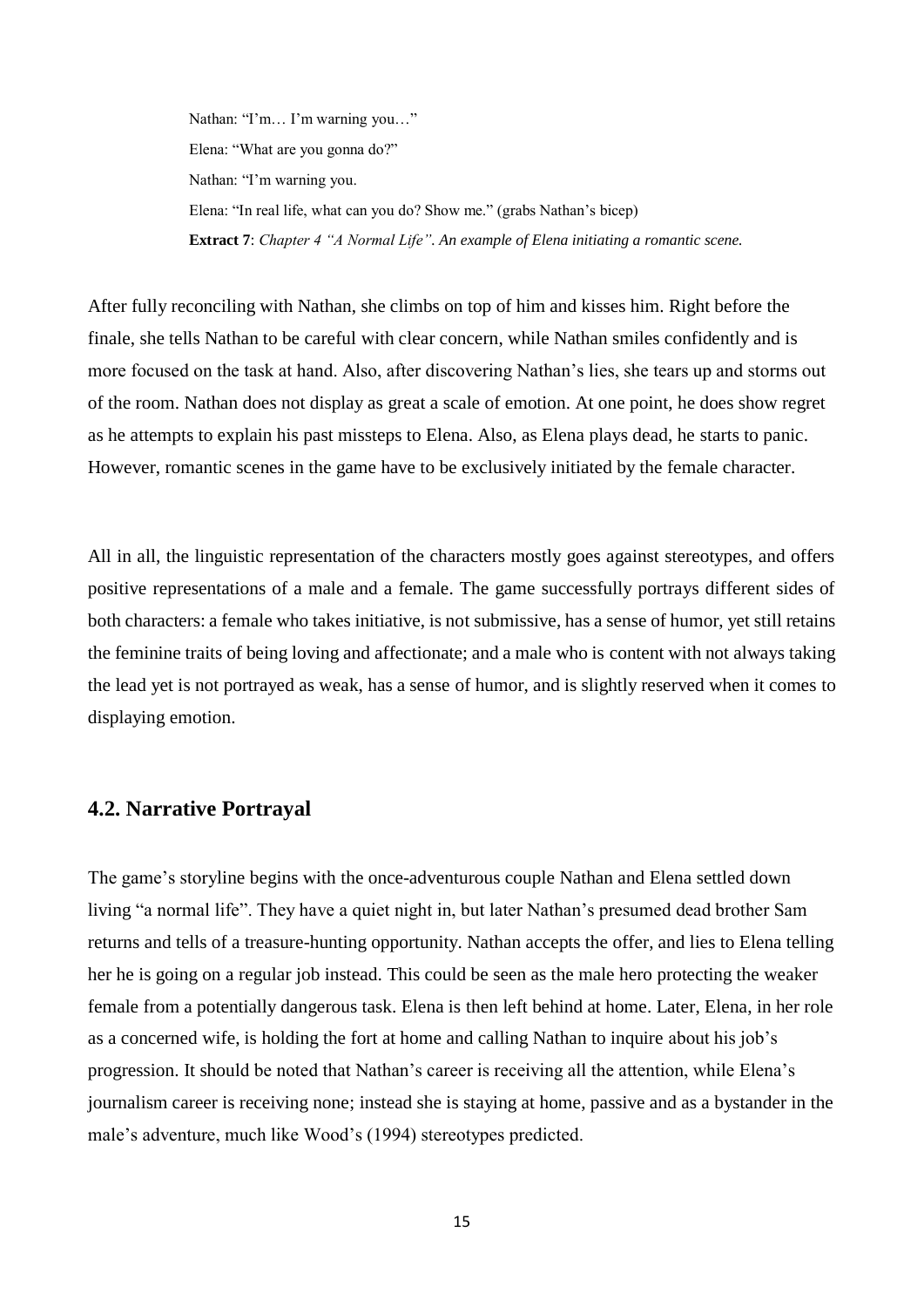Elena: "Okay, well… You know, don't rush, make sure that you're safe." Nathan: "I will. Always do. Listen, I'm – I'm sorry, I gotta go. Jameson's calling me over." Elena: (audibly sighs) "Okay." Nathan: "I love you." Elena: "Love you too."

**Extract 8**: *Chapter 9 "Those Who Prove Worthy". An example of Elena's role as a concerned housewife.*

A few chapters later, Elena confronts Nathan about his lies. Nathan's explanations of protecting her do not satisfy her; instead, she leaves with tears in her eyes. Nathan is upset about the situation but immediately turns his focus back onto the treasure hunt. This raises the question of Elena's significance in the plot, and what difference altogether it made that she caught Nathan red-handed.

Nathan: "I have to save him. I don't even care about the treasure."

Elena: "The look on your face when you walked into this room… If you're done lying to me, then you should stop lying to yourself. I got a plane to catch. You do what you have to do."

**Extract 9**: *Chapter 11 "Hidden in Plain Sight". Elena's intervention.*

The adventure continues anyway, no matter whether she interrupted it or not. However, Elena is later given a more important role as she saves Nathan from the brink of death in the jungle. If she had abandoned her husband and had not showed up, Nathan might have not survived. Therefore, she had a direct impact on the male hero's fate. In the subsequent chapters, the two begin to reconcile and play equally important roles in defeating the adversary. Right before the finale, Nathan chases the main antagonist alone, leaving his mentor and father figure Sully and Elena behind. The main narrative thus ends with the male hero saving the day by himself. In the epilogue, Elena takes on a leading role as she has bought a business she and Nathan will run together without telling him. The narrative comes full circle: like Nathan once embarked on an adventure without telling her, she is embarking on one without telling him, but this time they are going to do it together.

In gameplay sections, the player always controls Nathan. Elena is a non-playable character (NPC) always controlled by the artificial intelligence (AI). Like Nathan, Elena drives a car, shoots enemies, and assists in lifting beams and pulling levers, or whatever is required by the puzzle at hand. Both characters can be on the receiving end of violence. As Nathan is a playable character, he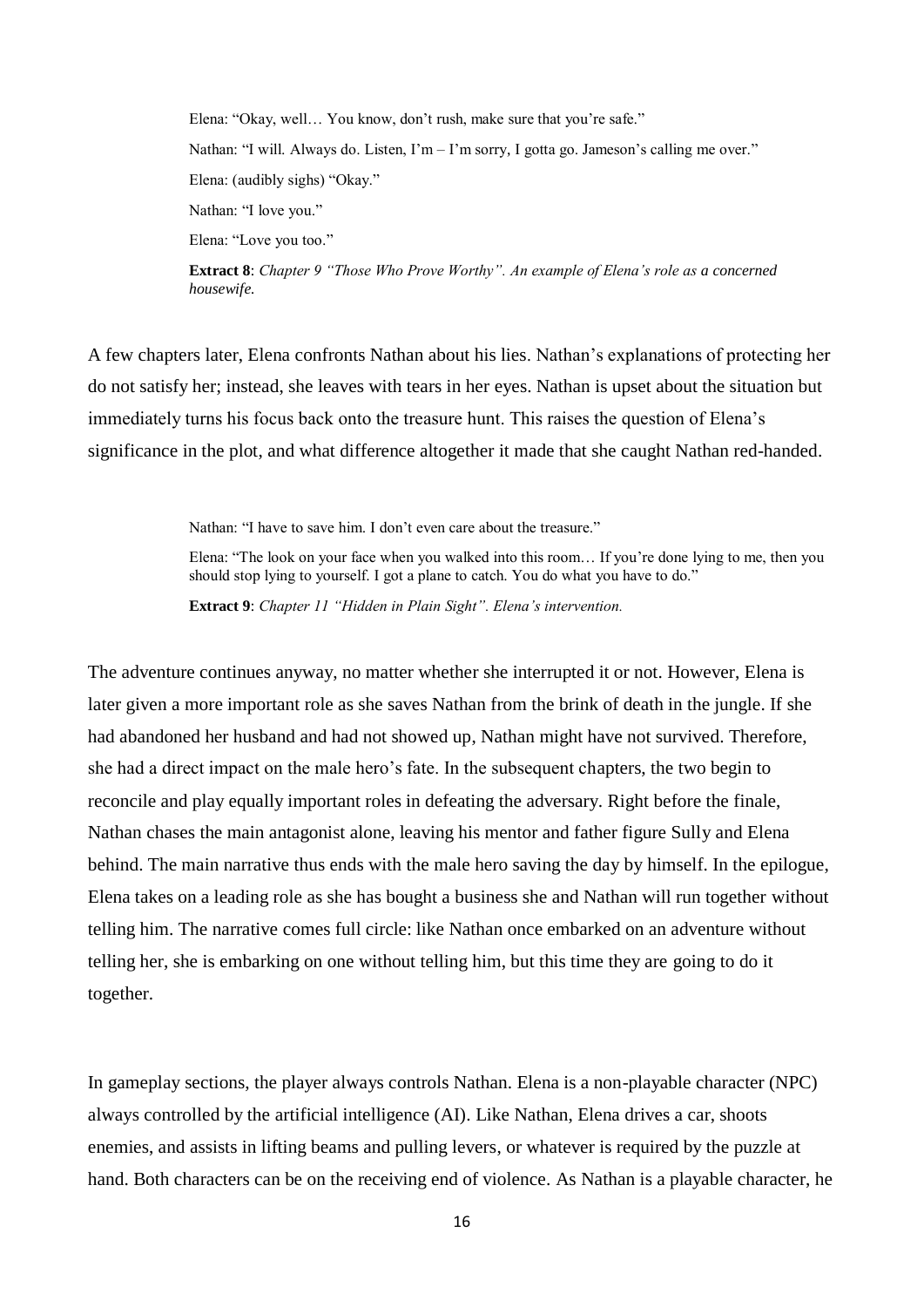can die depending on the player's actions, while Elena can only die if captured by an enemy and failing to receive help from the player. The violence itself is never highly graphic or brutal on either character.

Despite it not seeming like it at the beginning, Elena is an important character to the narrative and plays a variety of different roles throughout the game. She plays the traditional housewife, the victim, the savior of the male, and the adventurer, showcasing many different sides of the character instead of being limited to one or a few stereotypical roles.

#### <span id="page-16-0"></span>**4.3. Visual Portrayal**

Nathan Drake is a white male in his mid to late 30s. He has short brown hair and usually sports a five o'clock shadow. Elena Fisher is a white female in her early to mid 30s. She has blonde long hair always worn in a ponytail. Both characters can be considered attractive.

Nathan is quite tall at 6 foot 1 inches, taller than the average American male. He has a healthy slim body build with some muscle. He, therefore, does not conform to the exaggeratedly muscular male hero stereotype (e.g. Jansz and Martins 2007: 147). Instead, he has realistic proportions and has an achievable in-shape build. Elena is of average height for an American female at 5 foot 4 inches. However, she is considerably shorter than Nathan who can thus visually appear as a protector figure for her. If one were to put Elena's stats of 5'4'' and 120 pounds into the body mass index (BMI) calculator, she would fall into the normal weight range among American females, and would not conform to the "thin-ideal" (Martins et al. 2009). However, it is her in-game model that is of larger importance than her biography stats. Elena has a petite slim build with a realistically sized bust, hips and buttocks. Therefore, she is realistically proportioned. She is closer to the aforementioned "thinideal" than the exaggeratedly proportioned female (e.g. Jansz and Martins 2007: 147), but ultimately does not fit either category. All in all, both characters represent healthy body imagery instead of the harmful unrealistic imagery seen in the majority of video games.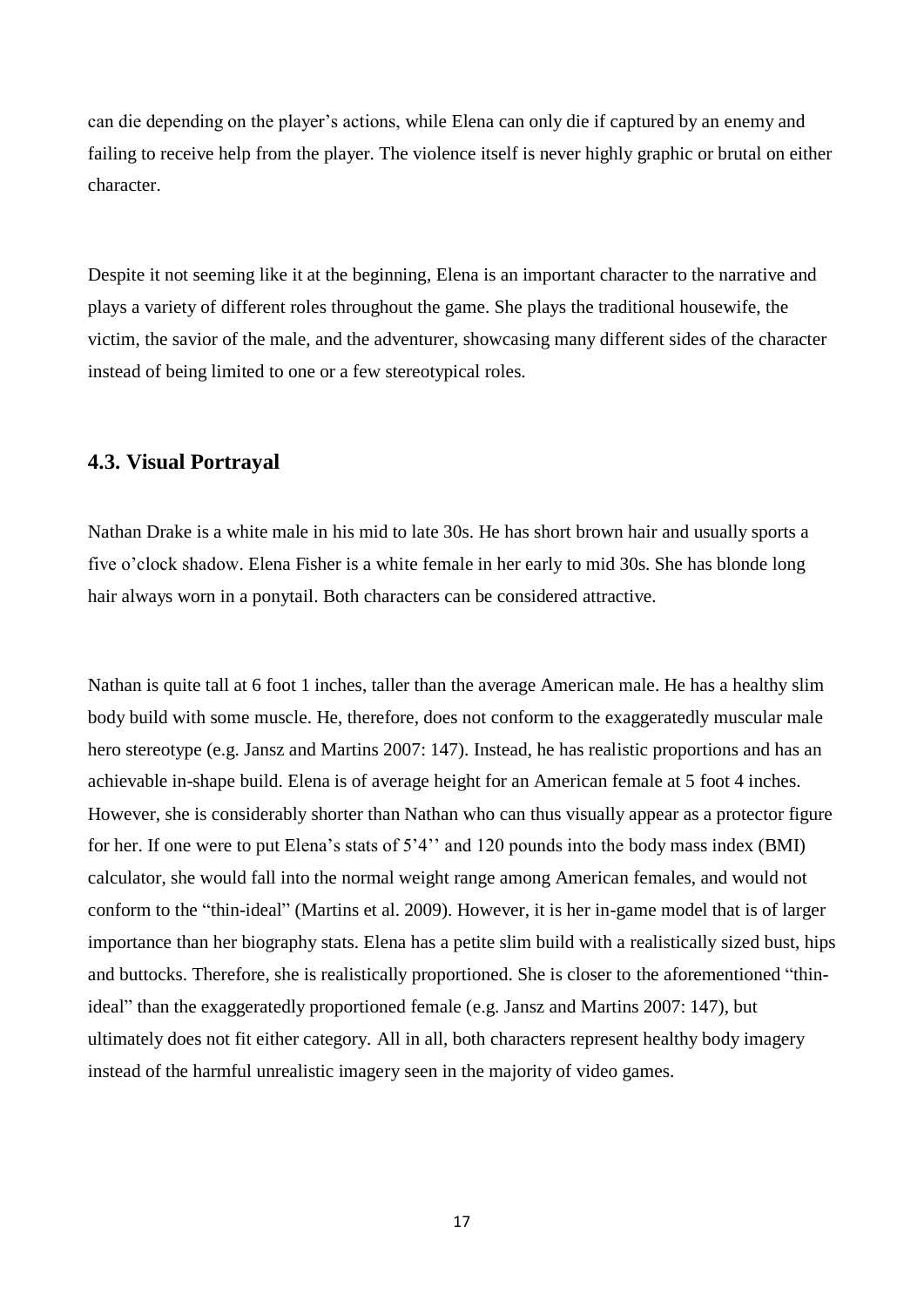Nathan wears roughly a dozen different outfits during the game. His clothing is always appropriate for the setting. For a diving mission, he wears a diving suit, and for a luxurious auction, he wears a tuxedo. His most frequently worn outfit is a v-neck shirt and a pair of jeans. The neckline of the shirt reveals his collarbones and a part of his chest muscles, and his sleeves are rolled up to reveal his forearms; this is his most revealing outfit in the game. For winter chapters, he sports an appropriate padded jacket and thicker pants. None of Nathan's numerous outfits are sexualized. There are also no shirtless scenes featuring him, not even when the opportunity could be seen to present itself, such as after a shipwreck onto a tropical island.

Elena wears roughly half a dozen different outfits during the game. Therefore, she has approximately a half fewer outfits than Nathan, but this is understandable since she appears in fewer chapters and fewer different settings. She still receives a considerable number of wardrobe changes. As was the case with Nathan, Elena's outfits are appropriate for the setting. Her jungle attire is more revealing with a sleeveless top completely exposing her neck and both of her arms. However, this can be seen as fitting for the tropical setting. Her winter attire, on the other hand, consists of a padded jacket and thicker pants, similarly to Nathan. All in all, Elena's clothing follows a similar pattern to Nathan: she never appears scantily clad in the game, instead wearing clothing appropriate for the setting. Also, as was the case with Nathan, there are no notably sexualized scenes featuring Elena.

#### <span id="page-17-0"></span>**4.4. Discussion: The Overall Portrayal**

Uncharted 4: A Thief's End handles gender representations differently to most video games. The linguistic representation of the characters almost completely deviates from stereotypes, the narrative puts both characters in a variety of roles, and visually, neither body-wise nor clothing-wise are the characters sexualized. The female character is portrayed in an equally versatile manner compared to the male protagonist. While the narrative is perhaps the weakest in terms of gender representation out of the three perspectives, the game still manages to give the female character a variety of different roles to fulfill.

Both Nathan and Elena have their own, distinct personalities, which are brought to life by the language, the storyline, and image. Nathan is the slightly goofy wisecracker capable of being a serious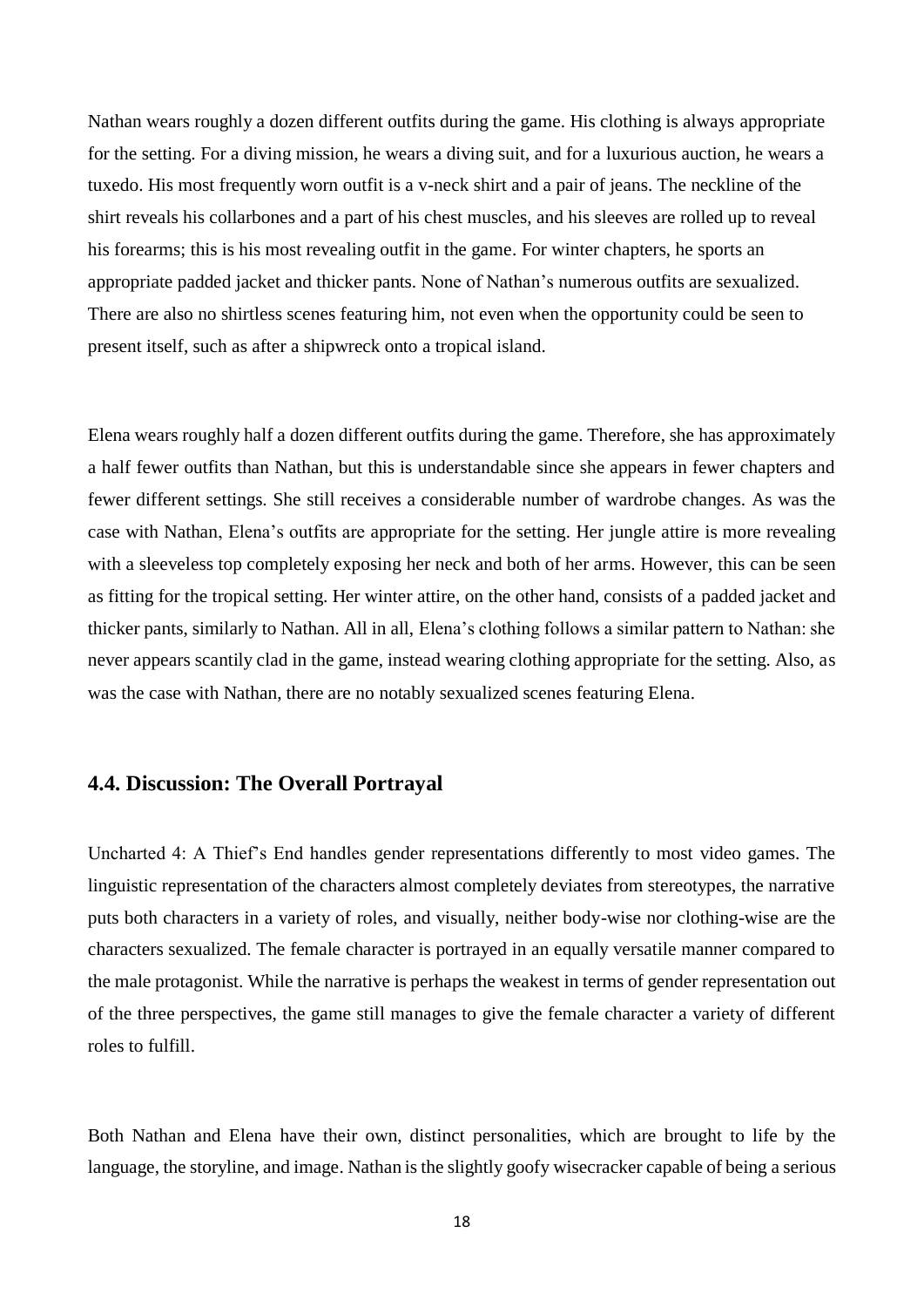action hero when needed. Elena is not a submissive housewife; instead, she is a multi-dimensional character who is capable of transforming from a noodle-eating goof into a jungle-dwelling adventurer without it seeming out of place. As a mode, the language use of the characters could have been utilized to create walking stereotypes. Nathan could have been the one continuously cracking jokes and always in charge of the situation. Meanwhile, Elena could have been a passive nagger always being saved by the male. The analysis proved otherwise as the dialogue and its delivery have been constructed to create multi-dimensional and distinct personalities for both characters in equal measure. With the highly advanced graphics of today's video games, the language use is then amplified by body language, such as smiling, longing gazes, hugging, sighing, and chuckling; leading to complex and life-like characters representing their respective genders in a positive and realistic fashion.

In the narrative, Elena could have been limited to one or a few stereotypical roles, but she is instead given a variety of roles to play, supporting her multi-dimensional linguistic representation. She is a highly significant character to the point where she could not be removed from the narrative without dramatic consequences. In multimodal media such as video games, the visual side of affairs is extremely important. Both characters could have been sexualized with revealing clothing and sexually charged scenes, not to mention unrealistic bodies. However, the characters have realistically proportioned bodies and wear clothing appropriate for the setting.

<span id="page-18-0"></span>While I had positive expectations prior to conducting my research, as evidenced by my motive to bring positivity into a mostly gender-negative landscape, there could have been contradictions in the results, such as visually non-sexualized characters using stereotypically gendered language. However, the analysis points to every mode in the game supporting one another in creating positive gender representations.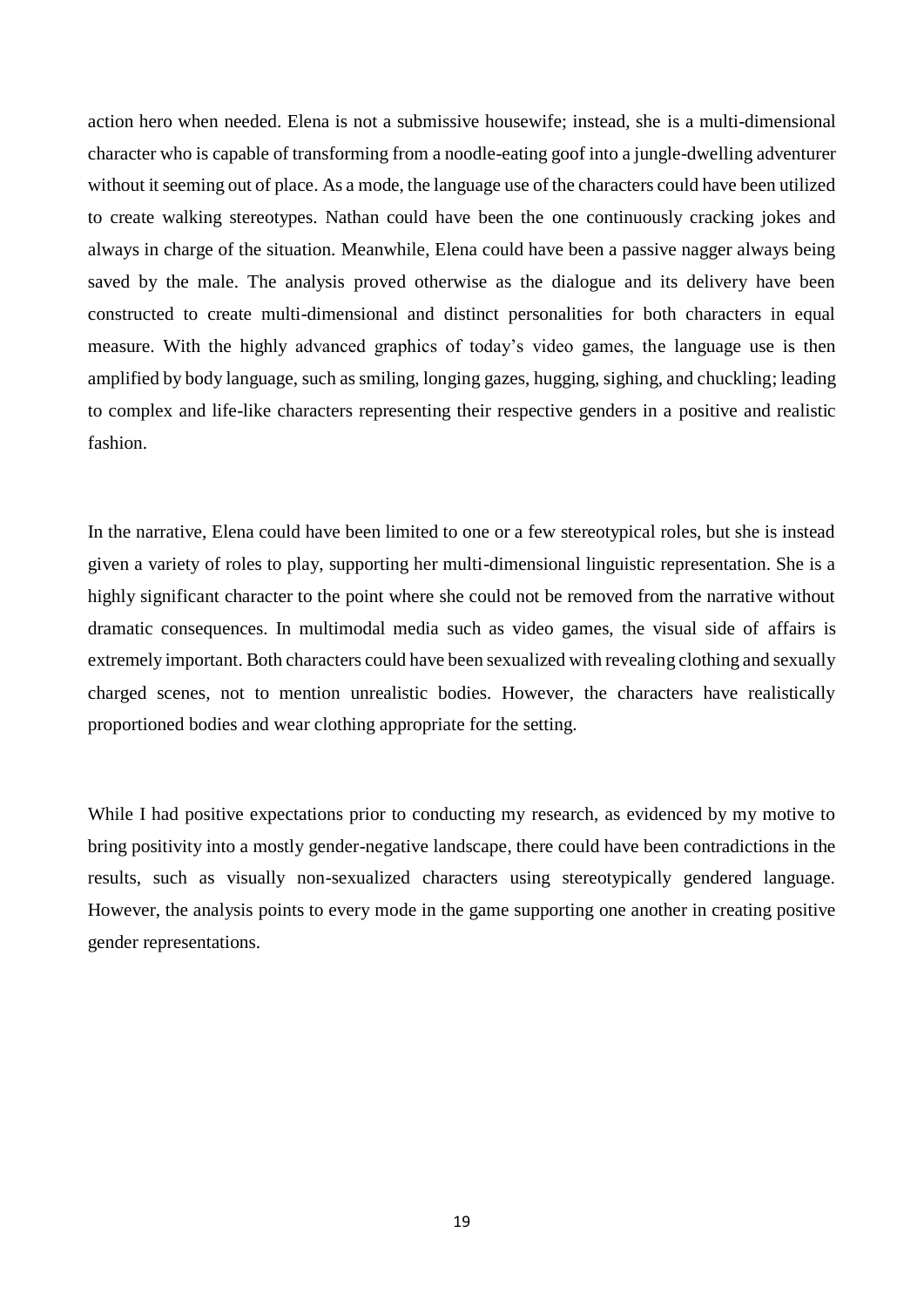# **5 CONCLUSION**

In conclusion, the genders are represented linguistically in a way that nearly completely deviates from what is viewed as stereotypical gendered language use. Both characters fulfill a multitude of roles in the narrative with especially the female character given multiple types of anti-stereotypical roles to play. Visually, neither character is sexualized as they represent healthy body imagery and wear appropriate clothing. These findings are remarkably different and extremely positive compared to previous findings concerning gender representations in video games. There was hardly any stereotyping or sexualization in *Uncharted 4* at all, while previous studies have found women exclusively playing secondary roles, being passive as opposed to the active male, being sexualized with overtly seductive clothing, and representing unrealistic body imagery. While the male character is still in the leading role, the female character receives equally memorable character development.

My research contributed very detailed data on one particular video game. Comparing a male and a female character who are a couple in-game, is also a fresh approach. As Jansz and Martis (2007) found more positive results when researching a smaller sample, my analysis on one game also provided positive results. *Uncharted 4* is a big-budget blockbuster game, and if the gender-positive change is to start from anywhere, it has to begin from these important titles that are capable of reaching a broad audience.

While analyzing only one game was a strength in giving me the opportunity to delve into detailed data, it can also be seen as a weakness as not many generalizations concerning the whole video game industry can be made on the basis of analyzing one game. Previous studies have shown that gender representations in video games are still sexualized, and a single game, no matter how successful, will not change that. However, it can be a good example for future video games in handling issues differently, and an example of what an in-depth analysis on one piece of work can achieve.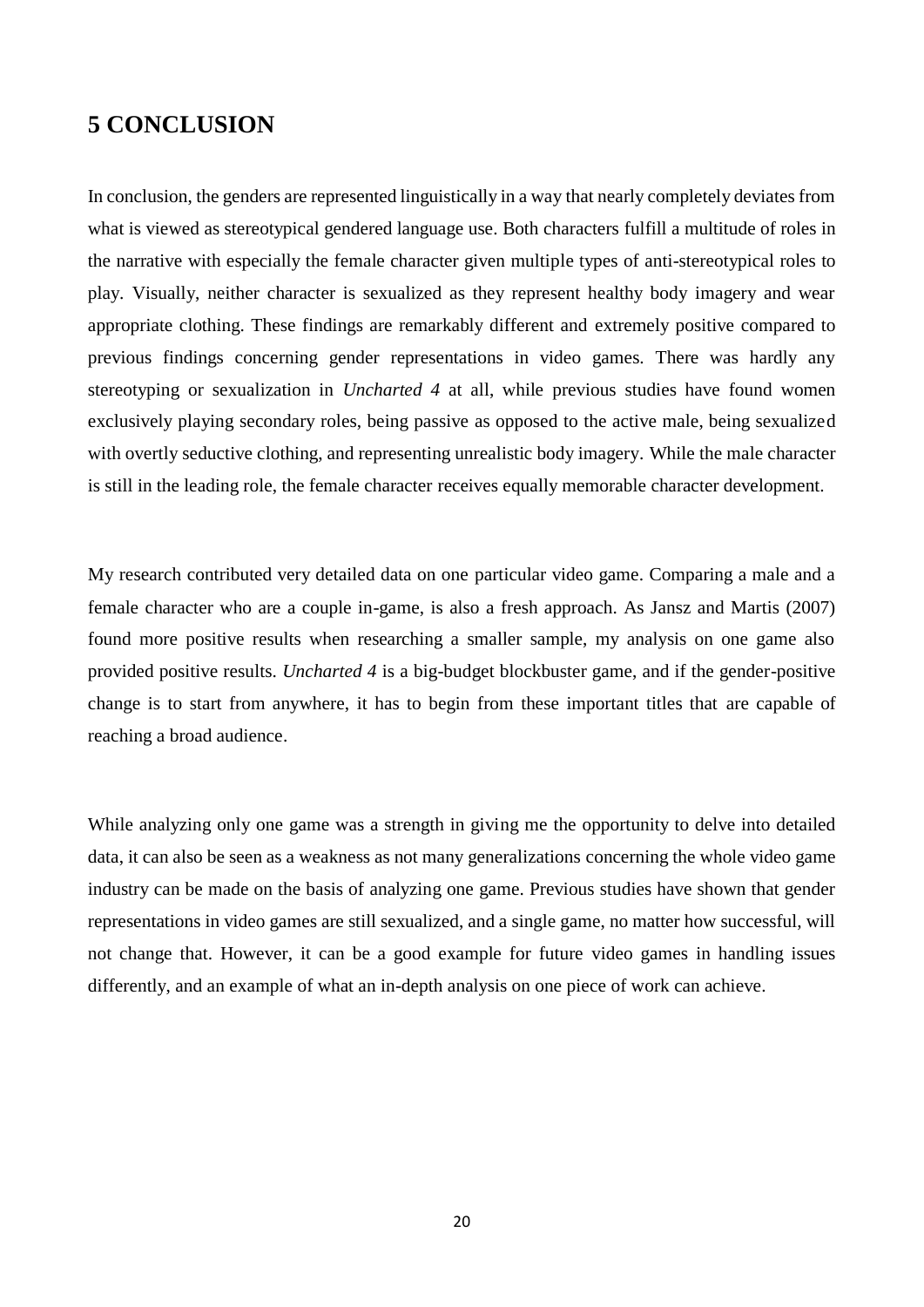## <span id="page-20-0"></span>**BIBLIOGRAPHY**

Primary source:

Naughty Dog. (2016). *Uncharted 4: A Thief's End* [PS4]. Minato City, Tokyo: Sony.

Secondary sources:

- Bateman, J., Wildfeuer, J., Hiippala, T. (2017). *Multimodality: Foundations, research and analysis*. Berlin: De Gruyter Mouton.
- Burgess, M., Stermer, S., Burgess, S. (2007). Sex, lies, and video games: The portrayal of male and female characters on video game covers. *Sex Roles*, 57(5), 419-433.
- Ciccoricco, D. (2012). Narrative, cognition, and the flow of Mirror's Edge. *Games and Culture*, 7(4), 263-280.
- Collins, R.L. (2011). Content analysis of gender roles in media: Where are we now and where should we go?. *Sex Roles*, 64(3-4), 290-298.
- Decker, W.H., Rotondo, D.M. (2001). Relationships among gender, type of humor, and perceived leader effectiveness. *Journal of Managerial Issues*, 13(4), 450-465.
- Dietz, T. (1998). An examination of violence and gender role portrayals in video games: Implications for gender socialization and aggressive behavior. *Sex Roles*, 38(5), 425-442.
- Gaukhar, I., Mechsherskaya, O. (2013). Gender stereotypes in the language picture of the world. *Evropejskij Issledovatel*, 42(2-3), 462-466.
- Harrison, A.C., O'Neill, S.A. (2002).The development of children's gendered knowledge and preferences in music. *Feminism & Psychology*, 12(2), 145-152.

Jansz, J., Martis, R. (2007). The Lara phenomenon: Powerful female characters in video games. *Sex*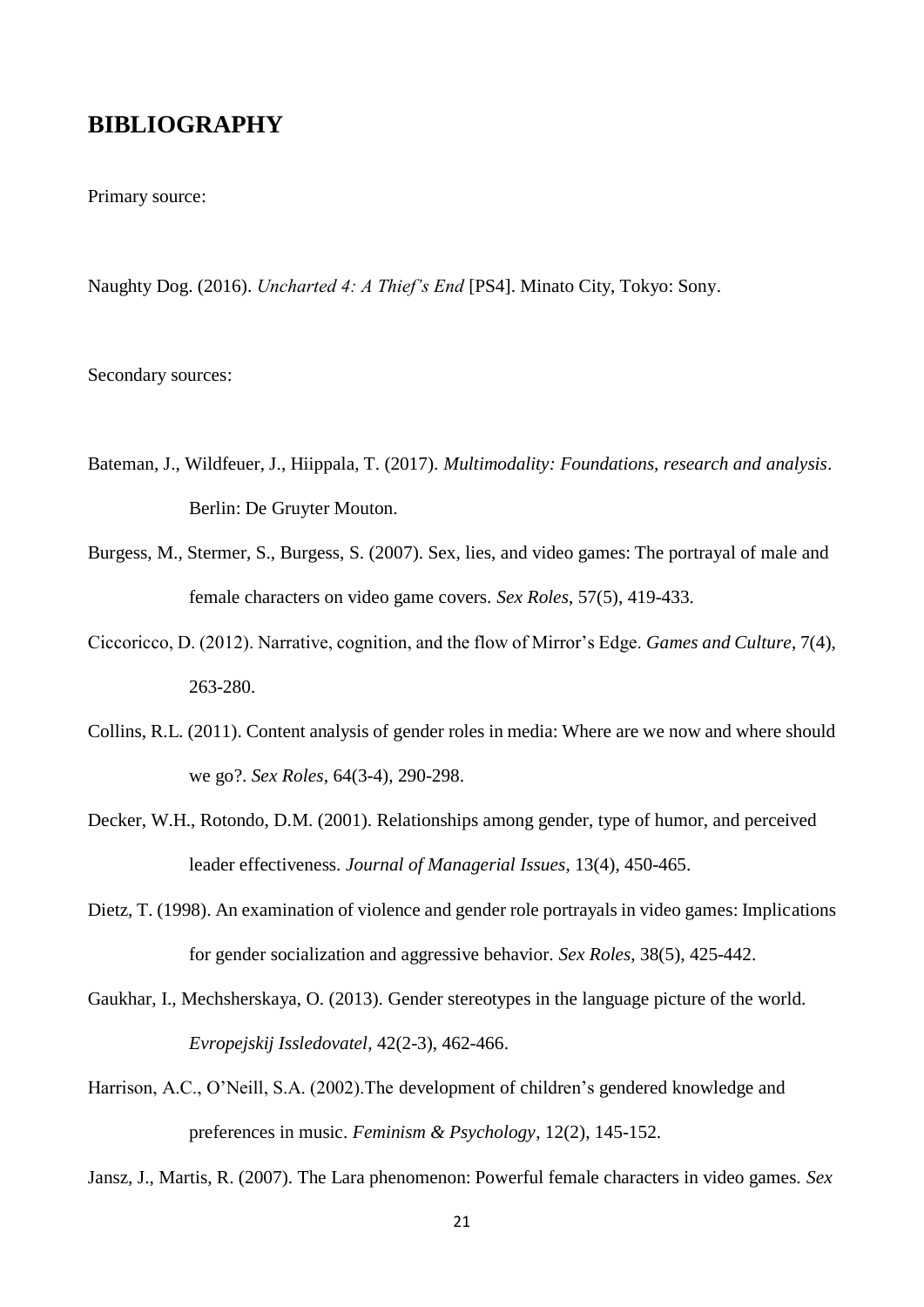*Roles*, 56(3-4), 141-148.

- Kondrat, X. (2015). Gender and video games: How is female gender generally represented in various genres of video games? *Journal of Comparative Research in Anthropology and Sociology,* 6(1), 171-193.
- Lim, F. (2018). Developing a systemic functional approach to teach multimodal literacy. *Functional Linguistics*, 5(1), 1-17.
- Lynch, T., Tompkins, J.E., Van Driel, I., Fritz, N. (2016). Sexy, strong, and secondary: A content analysis of female characters in video games across 31 years. *Journal of Communication*, 66(4), 564-584.
- Martins, N., Williams, D., Harrison, K., Ratan, R. (2009). A content analysis of female body imagery in video games. *Sex Roles*, 61(11), 824-836.

Metacritic (2018). [online]

[https://www.metacritic.com/game/playstation-4/uncharted-4-a-thiefs-end.](https://www.metacritic.com/game/playstation-4/uncharted-4-a-thiefs-end)

(26 November, 2018).

Near, C. (2013). Selling gender: Associations of box art representation of female characters with sales for teen- and mature-rated video games. *Sex Roles*, 68(3), 252-269.

Statista (n.d.). [online]

[https://www.statista.com/topics/1680/gaming/.](https://www.statista.com/topics/1680/gaming/) (22 November, 2018).

Tartaglia, S., Rollero, D. (2015). Gender stereotyping in newspaper advertisements:

A cross-cultural study. *Journal of Cross-Cultural Psychology*, 46(8), 1103-1109.

VGChartz (2018). [online]

[http://www.vgchartz.com/game/77189/uncharted-4-a-thiefs-end/?region=All.](http://www.vgchartz.com/game/77189/uncharted-4-a-thiefs-end/?region=All)

(26 November, 2018).

Williams, D. (2006). *Playing video games: Motives, responses, and consequences*. In P. Vorderer &